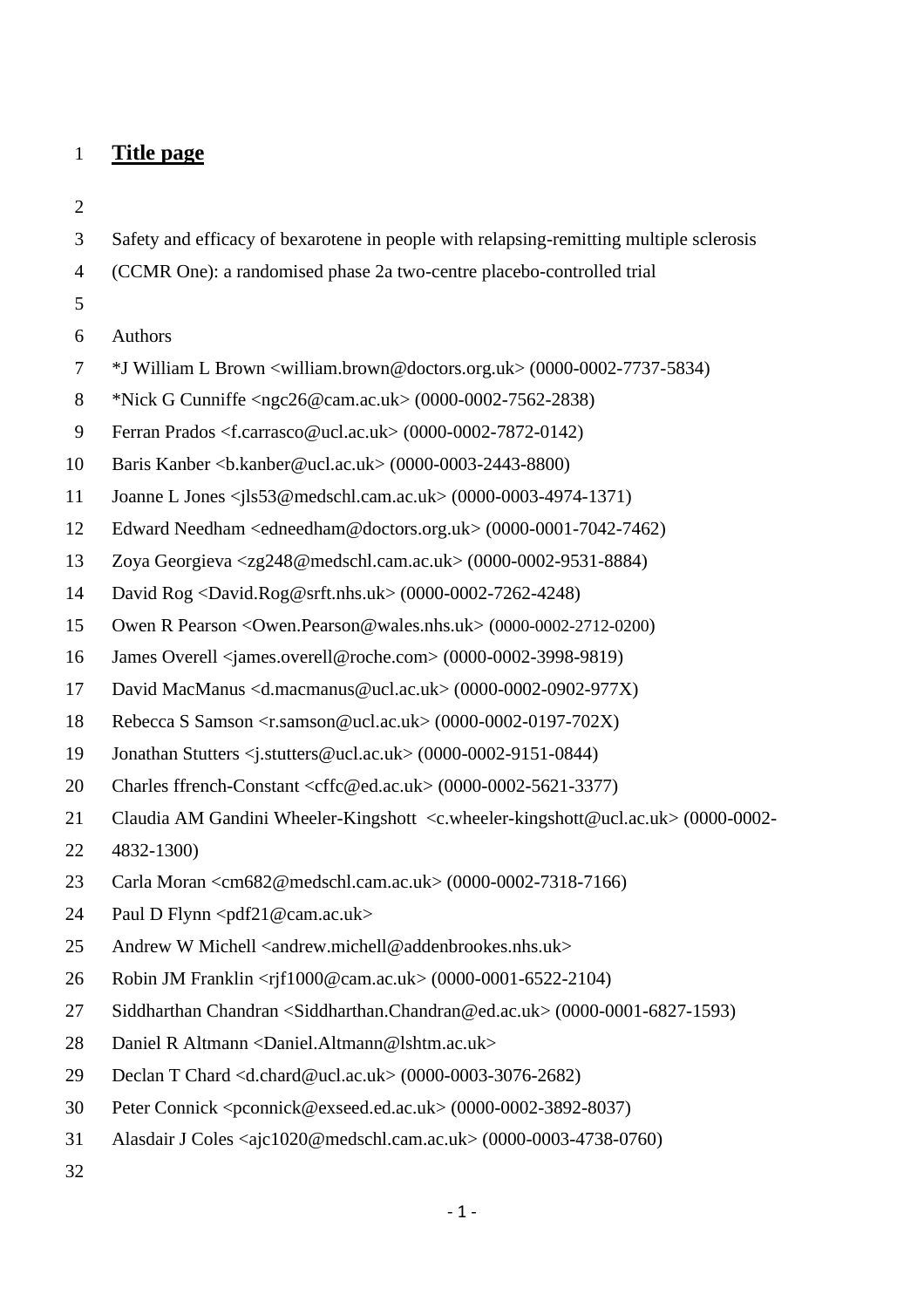- \*These authors contributed equally to this work/co-first authors
- 
- **Department of Clinical Neurosciences, University of Cambridge, Cambridge, United**
- **Kingdom** (JWL Brown PhD, NG Cunniffe MBBChir, JL Jones PhD, E Needham PhD, Z
- Georgieva MBBS, AW Michell PhD, Prof RJM Franklin PhD, Prof AJ Coles PhD)
- **NMR Research Unit, Queen Square Multiple Sclerosis Centre, University College**
- **London (UCL) Queen Square Institute of Neurology, London, United Kingdom** (JWL
- Brown PhD, F Prados PhD, B Kanber PhD, D MacManus MSc, RS Samson PhD, J Stutters
- BEng, Prof CAM Gandini Wheeler-Kingshott PhD, DT Chard PhD)
- **Clinical Outcomes Research Unit (CORe), University of Melbourne, Melbourne,**
- **Australia** (JWL Brown, PhD)
- **e-Health Center, Universitat Oberta de Catalunya, Barcelona, Spain** (F Prados PhD)
- **Centre for Medical Image Computing, Department of Medical Physics and Biomedical**
- **Engineering, University College London, London, United Kingdom** (F Prados PhD, B
- Kanber PhD)
- **National Institute for Health Research Biomedical Research Centre, University College**
- **London Hospitals NHS Foundation Trust and University College London, London,**
- **United Kingdom** (B Kanber PhD, DT Chard PhD)
- **Manchester Centre for Clinical Neurosciences, Salford Royal NHS Foundation Trust,**
- **Stott Lane, Salford, United Kingdom** (D Rog MD)
- **Swansea Bay University Health Board, Swansea, United Kingdom** (OR Pearson MD)
- **F. Hoffmann-La Roche Ltd and University of Glasgow, United Kingdom** (J Overell MD)
- **Centre for Clinical Brain Sciences, University of Edinburgh, Edinburgh, United**
- **Kingdom** (Prof C ffrench-Constant PhD, Prof S Chandran PhD, P Connick PhD)
- **Brain Connectivity Centre, IRCCS Mondino Foundation, Pavia, Italy** (Prof CAM
- Gandini Wheeler-Kingshott PhD)
- **Department of Brain and Behavioural Sciences, University of Pavia, Pavia, Italy** (Prof
- CAM Gandini Wheeler-Kingshott PhD)
- **Wellcome Trust-MRC Institute of Metabolic Science, University of Cambridge,**
- **Cambridge, United Kingdom** (C Moran PhD)
- **Division of Cardiovascular Medicine, Department of Medicine, University of**
- **Cambridge, Cambridge, United Kingdom** (PD Flynn PhD)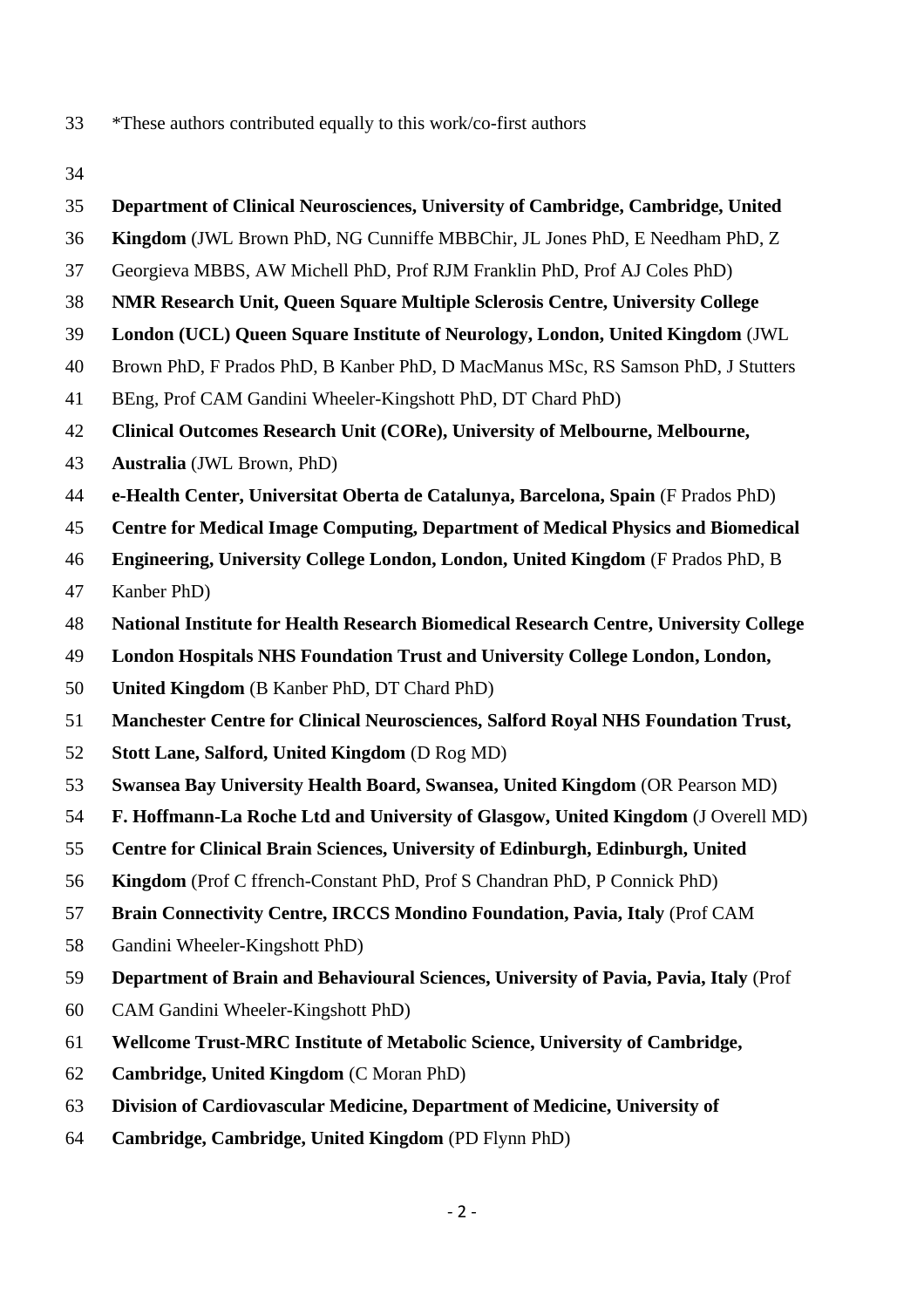- **Wellcome-MRC Cambridge Stem Cell Institute, University of Cambridge, Cambridge,**
- **United Kingdom** (Prof RJM Franklin, PhD)
- **UK Dementia Research Institute, University of Edinburgh, Edinburgh, United**
- **Kingdom** (Prof S Chandran PhD)
- **Medical Statistics Department, London School of Hygiene & Tropical Medicine,**
- **London, United Kingdom** (DR Altmann DPhil)

- Correspondance to: Dr Nick G Cunniffe, Department of Clinical Neurosciences, University
- of Cambridge, Cambridge, CB2 0QQ, United Kingdom. Email: ngc26@cam.ac.uk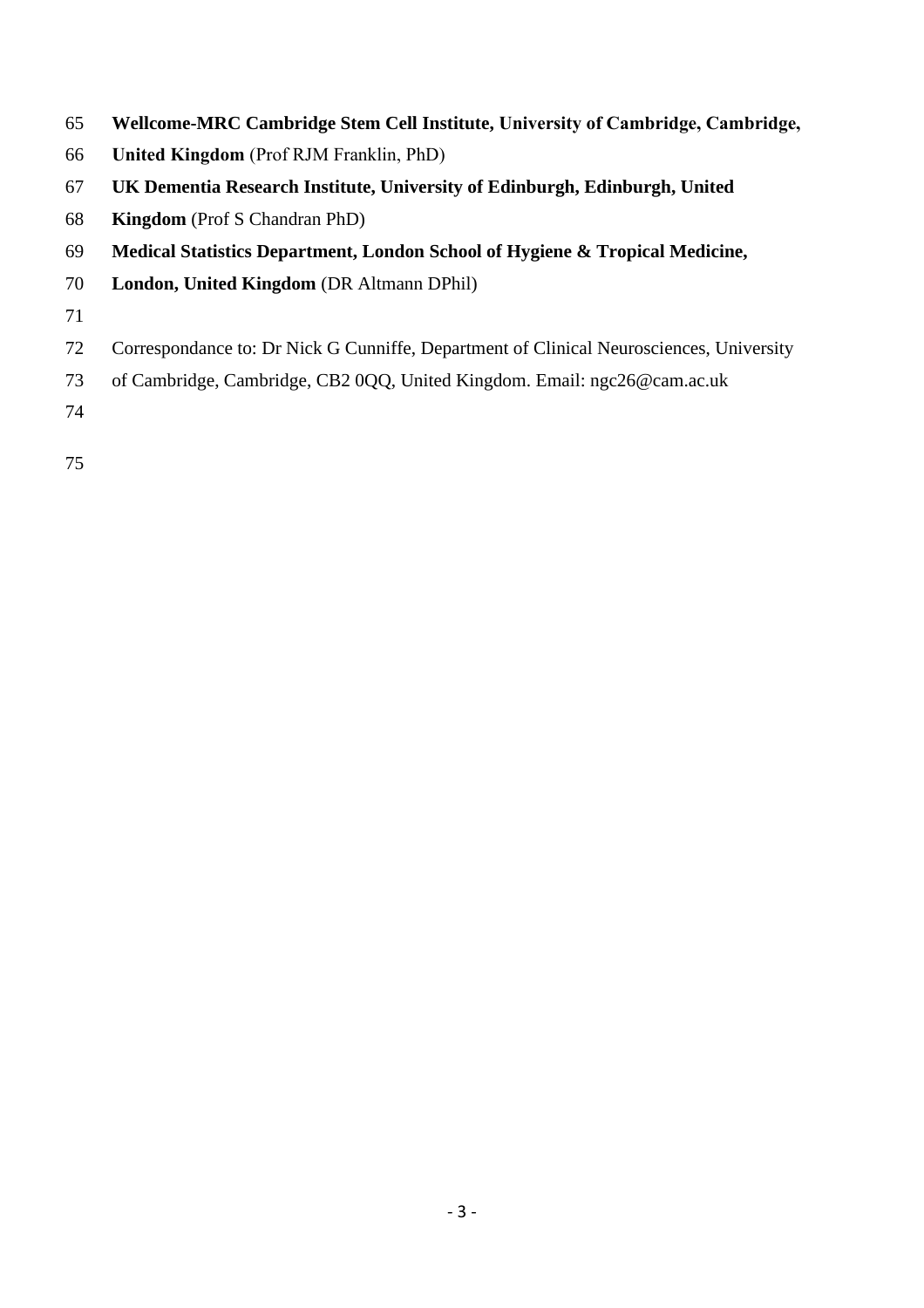## **Abstract**

 **Background:** Progressive disability in multiple sclerosis (MS) occurs because central nervous system axons degenerate as a late consequence of demyelination. In animals, retinoid X receptor (RXR-γ) agonists promote remyelination. We assessed the safety and efficacy of a licensed non-selective RXR agonist as a remyelinating MS treatment.

 **Methods**: In this completed double-blind phase 2a trial (CCMR One, ISRCTN14265371) people with relapsing remitting MS from two UK centres, aged 18-50 years, who had been on 83 dimethyl fumarate for  $\geq$ 6 months, were randomly assigned (1:1) bexarotene 300 mg/m<sup>2</sup> or placebo for 6 months, by independent staff. All trial participants and personnel were masked to treatment assignment. The primary endpoint was safety; the primary efficacy outcome was change in mean lesional magnetization transfer ratio (MTR) in submedian lesions (lesions below the baseline within-patient median MTR), analysed by intention to treat, with prespecified MRI and visual evoked potential exploratory outcomes.

 **Findings**: Between Jan 17th, 2017, and May 17th, 2019, 52 participants were randomised. All those on bexarotene experienced adverse events: central hypothyroidism (n=26, 100% v none on placebo), hypertriglyceridaemia (n=24, 92% v none on placebo), rash (n=13, 50% v 1, 4% 92 on placebo) and neutropenia ( $n=10$ , 38% v none on placebo). Five participants on bexarotene and two on placebo discontinued study drug due to adverse effects. One episode of cholecystitis in a placebo-treated participant was the only serious adverse event. The primary efficacy outcome was not met. The unadjusted change in MTR was 0·25 (0·98) pu for submedian lesions in bexarotene-treated participants versus 0·09 (0·84) pu for those on placebo. The bexarotene-placebo difference in adjusted mean submedian lesional MTR change was 0·16 (0·25 vs 0·09 [95% CI -0·39, 0·71]) pu, p=0·554.

 **Interpretation**: We do not recommend bexarotene as a treatment of multiple sclerosis because of its poor tolerability and negative primary efficacy outcome. However, statistically significant effects were seen in some exploratory imaging and electrophysiological analyses, suggesting that other RXR agonists might have a small biological effect that could be investigated in further studies.

**Funding:** MS Society of the United Kingdom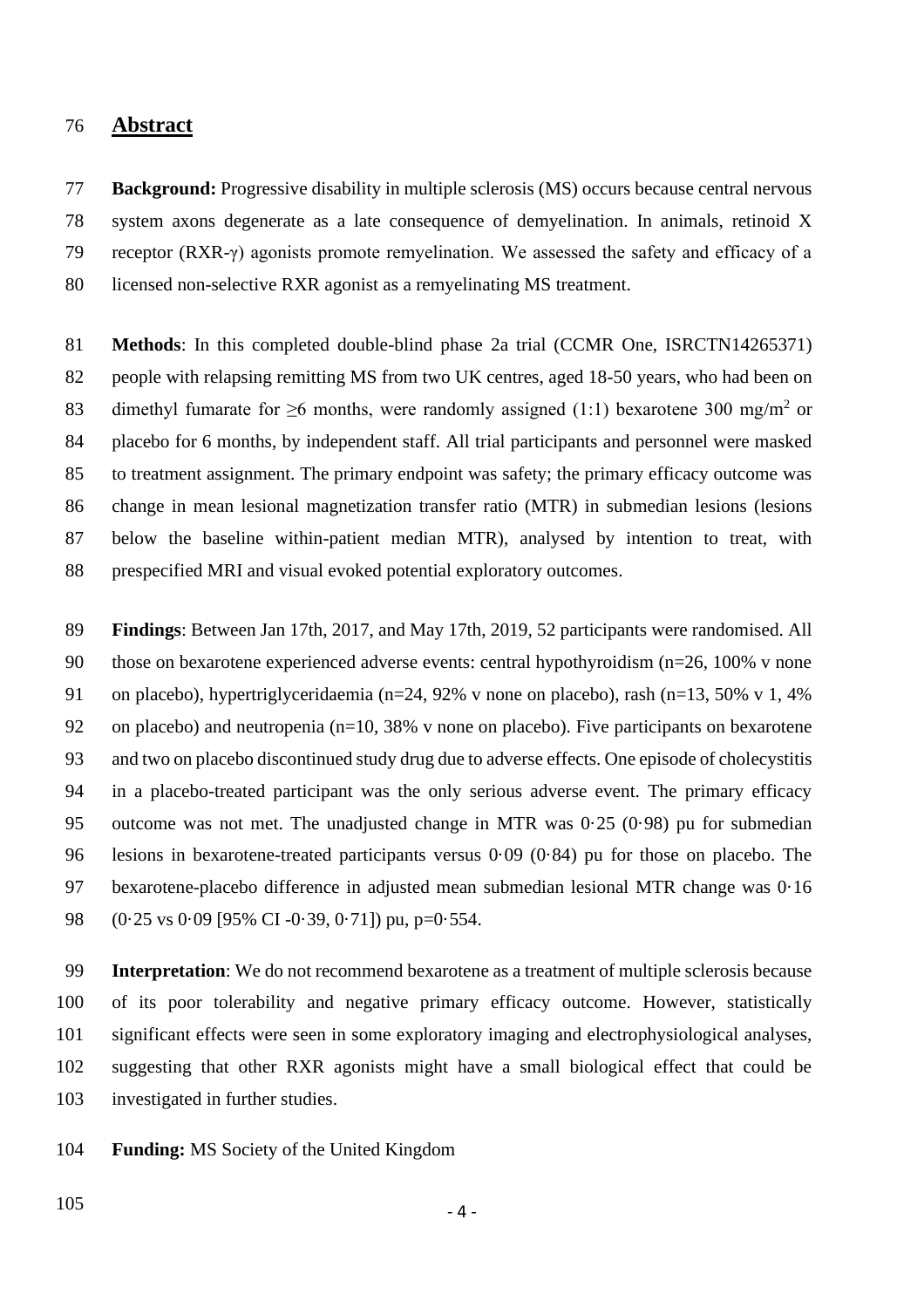# **Research in context**

### **Evidence before this study**

 We searched PubMed for articles published in English, between Jan 01, 2000, and Mar 01, 2021, reporting on phase 1, 2 or 3 MS remyelination clinical trials, using the terms "multiple sclerosis" OR "MS" AND "remyelination". We also searched the clinical trials databases clinicaltrials.gov and ISRCTN using the search term "remyelination". A number of clinical trials using a remyelinating drug to treat chronic and acute demyelinating injuries have been reported, but only one was published prior to commencement of CCMR One: the phase 2 study 114 of GSK239512, a H<sub>3</sub> receptor antagonist, had shown a borderline significant improvement in the magnetisation transfer ratio (MTR) characteristics of acute lesions. Evidence emerging since then has included the phase 2 ReBUILD study of clemastine, which demonstrated a statistically significant improvement in the latency of the full-field visual evoked potential in people with relapsing MS and chronic stable optic neuropathy. Additionally, a phase 2 clinical trial (RENEW) of opicinumab (anti-Lingo1), showed an improvement in visual evoked potential latency using a per protocol analysis of participants with acute optic neuritis; though it did not reach its primary endpoint when deployed in a further phase 2 study (SYNERGY) using a multicomponent measure of disability.

 Serial MTR has provided semi-quantitative *in vivo* measures of myelin content within white matter, grey matter, chronic and acute lesions. Meanwhile, analyses of visual evoked potentials have either centred on serial changes in those with stable, but prolonged, P100 latencies, or on those recovering from a recent bout of optic neuritis (in which case latencies for the unaffected contralateral eye have been used as a control). There is no consensus on the optimum endpoint to deploy in phase 2 remyelination trials.

## **Added value of this study**

 CCMR One is the first clinical trial to test the remyelinating potential of RXR-γ agonism, established in the laboratory, by investigating the safety and efficacy of bexarotene (an RXR 132 agonist with activity against the α, β, and γ isoforms) in people with relapsing remitting MS. It is also the first clinical trial that has shown a remyelinating effect of a drug with converging evidence from both MRI and electrophysiological assessments. While this trial did not meet its primary efficacy endpoint – there was no statistically significant difference in adjusted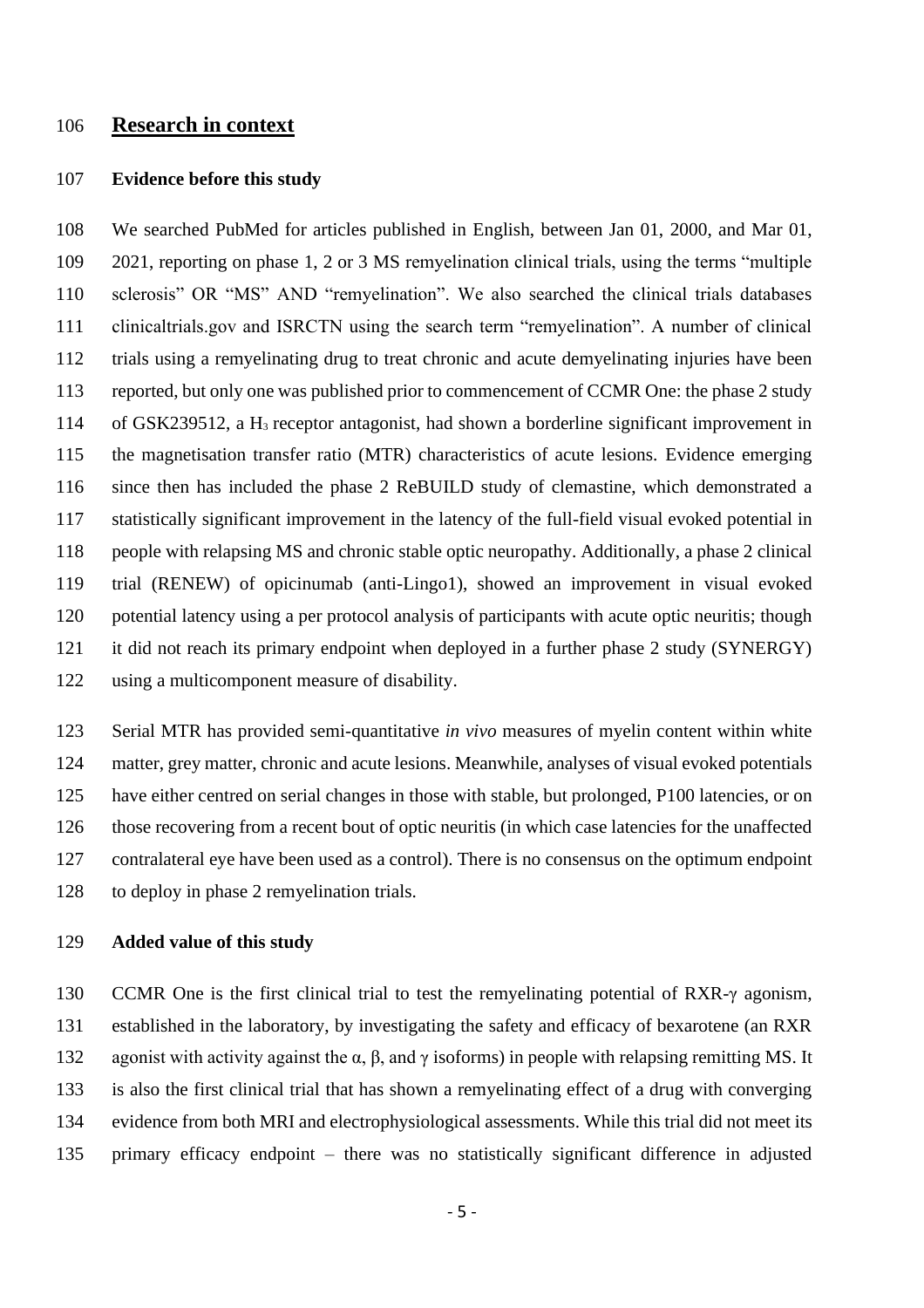submedian lesional MTR change between bexarotene and placebo – in prespecified exploratory analyses it showed statistically significant treatment effects on lesional MTR in cortical grey matter, deep grey matter and the brainstem lesions. This trial also found electrophysiological evidence of remyelination in a prespecified exploratory analysis of bexarotene treated participants who had established demyelination in the visual pathway at baseline. Bexarotene was poorly tolerated, though some side effects (hypertriglyceridaemia and neutropenia) 142 probably reflect agonism via other (RXR- $\alpha$  and  $\beta$ ) pathways.

### **Implications of all the available evidence**

 We do not recommend bexarotene as a treatment of multiple sclerosis because of its poor tolerability and negative primary efficacy outcome. However, our results support the strategy of therapeutically enhancing remyelination by targeting the retinoid X receptor-γ pathway. They reinforce findings from the pathology literature that lesion remyelination is influenced by location and baseline tissue integrity, and this has important ramifications for other trials of putative remyelinating drugs. These data also support the use of visual pathway electrophysiological outcomes in future trials of remyelination. Further studies are needed to determine whether more selective RXR-γ agonists can replicate the beneficial effects without the tolerability and safety concerns that preclude the widespread use of bexarotene in MS.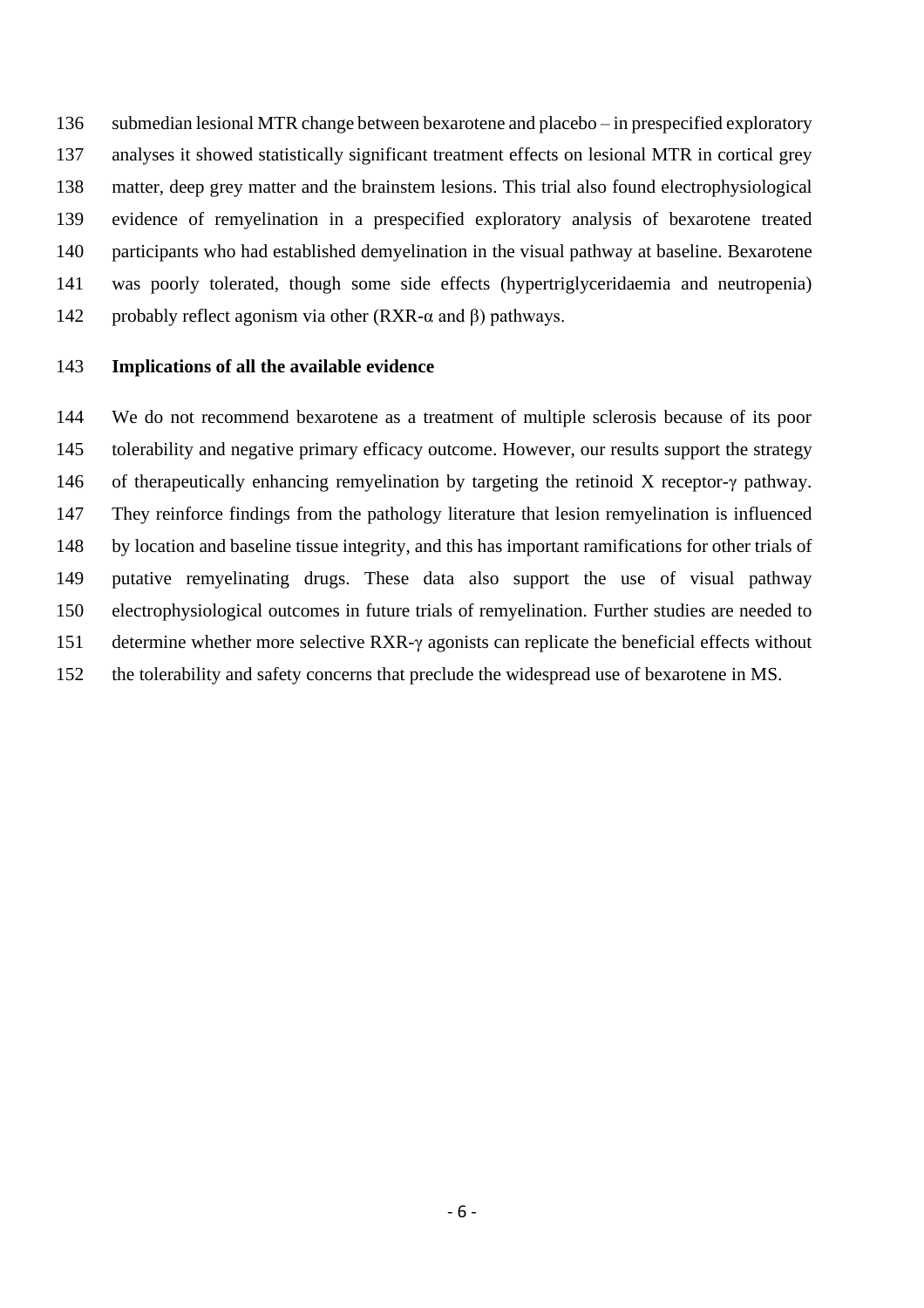# 153 **Introduction**

154 In multiple sclerosis (MS), which affects 2·8 million people worldwide and is among the 155 commonest causes of disability in young adults, central nervous system inflammation leads to 156 acute demyelination.<sup>1</sup> Although many licensed drugs reduce inflammation effectively,<sup>2</sup> they 157 leave persistently demyelinated axons, which slowly degenerate through loss of trophic 158 support, causing progressive worsening of disability.<sup>3</sup> An important unmet clinical need is a regenerative treatment to delay or prevent disability progression. 4 159

160 The most effective strategy to preserve demyelinated axons is to enhance endogenous 161 remyelination (reviewed<sup>5</sup>). This process – requiring the migration, proliferation and 162 differentiation of oligodendrocyte progenitor cells (OPCs) – ultimately fails in most people 163 with MS.<sup>6,7</sup> As OPCs are often found in chronically demyelinated MS lesions,<sup>8</sup> remyelination 164 failure can be attributed in part to impaired OPC differentiation. Studies to identify therapies 165 capable of enhancing this rate-limiting stage<sup>9,10</sup> have led to clinical trials.<sup>11-13</sup> Clemastine, for 166 example, was first shown to stimulate *in vitro* OPC differentiation and ensheathment of conical 167 micropillars,<sup>10</sup> and then improved the conduction of visual evoked potentials in people with 168 MS and chronic stable optic neuropathy.<sup>11</sup>

169 Another positive regulator of OPC differentiation is the retinoid X receptor  $(RXR)y$ ,<sup>14</sup> which 170 is expressed in remyelinated MS lesions in oligodendrocyte lineage cells. Inhibition of RXR-γ 171 signalling inhibits differentiation of rodent and human OPCs; and the RXR agonist, 9-cis-172 retinoic acid, remyelinates both demyelinated cerebellar slice cultures, and focal toxin-induced 173 demyelination in aged rats.<sup>14</sup> There are no licensed selective RXR- $\gamma$  agonists;<sup>15</sup> however 174 bexarotene, a non-selective agonist of the α, β, and γ isoforms, is licenced to treat cutaneous 175 T-cell lymphoma.

176 There is no consensus on optimal endpoints or realistic treatment effects in trials of 177 remyelinating drugs.<sup>4</sup> Magnetic resonance imaging sequences such as magnetisation transfer 178 ratio (MTR) correlate with myelin content and to lesser degrees with axonal and glial 179 density,  $16,17$  and allow feasible sample sizes in remyelination trials with estimated treatment 180 effects.<sup>18</sup> Alternatively, the functional consequences of remyelination in the visual pathway can be assessed by visual evoked potentials. 5 181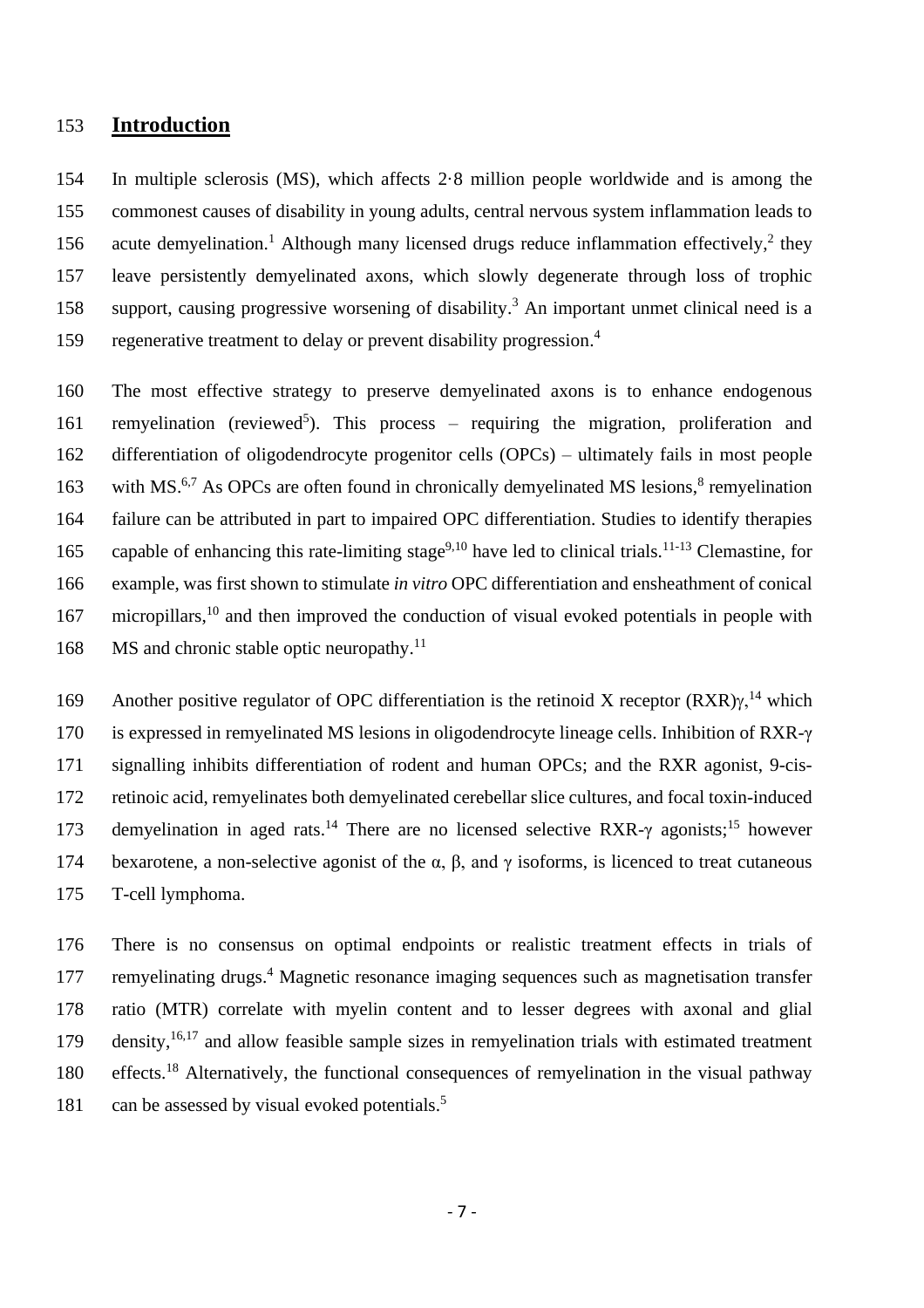We undertook a phase 2 clinical trial to determine the safety, tolerability and efficacy of bexarotene to promote remyelination of demyelinated lesions in people with relapsing remitting MS, using an innovative lesional MRI MTR outcome as well as visual evoked potentials.

## **Methods**

#### **Study design and participants**

 The Cambridge Centre for Myelin Repair Trial Number One (CCMR One) was a randomised, double-blind, placebo-controlled, parallel-group, phase 2 study conducted at the Cambridge University Hospitals NHS Foundation Trust and the University of Edinburgh Anne Rowling Regenerative Neurology Clinic. Initial eligibility criteria were that participants had relapsing remitting MS, were aged 30-50 years, had an Expanded Disability Status Scale (EDSS) score between 3·0 and 6·0, and had at least one relapse in the two years prior to screening, as well 194 as  $\geq$  5 T2 hyperintense MS lesions on MRI. Four months into the trial, the eligibility criteria were changed following advice from the Trial Management Group, to drop the requirement for active relapsing disease and include younger and less disabled patients, to those aged 18-50 years, and with an EDSS from 0·0-6·0. Full selection criteria are given in the Appendix [page 1]. In order to minimise any confounding effect on the MRI endpoints of heterogenous disease- modifying therapies, only participants who had been receiving dimethyl fumarate – which has 200 been shown to have no statistically significant effect on  $MTR^{19}$  – for at least 6 months were selected, and this was continued on trial. Participants were ineligible if they had ever received a high-efficacy disease modifying treatment, had a history of pancreatitis, fasting triglycerides  $203 \rightarrow 2.3$  mmol/L, uncontrolled thyroid disease, or excessive alcohol consumption. Amendments to eligibility criteria were recommended by the trial steering committee during the trial (details available in the study protocol), additionally excluding those with significant cardiovascular 206 disease or lymphopaenia (<0.7 x  $10^9$ /L within 6 months of screening) in view of adverse events observed in early trial participants.

 The study was undertaken in accordance with the International Conference on Harmonisation Good Clinical Practice (GCP) guidelines and the Declaration of Helsinki, registered with the ISRCTN (14265371) and was approved by London Westminster National Research Ethics Service Committee (15/LO/0108). All participants gave written informed consent at enrolment.

- 8 -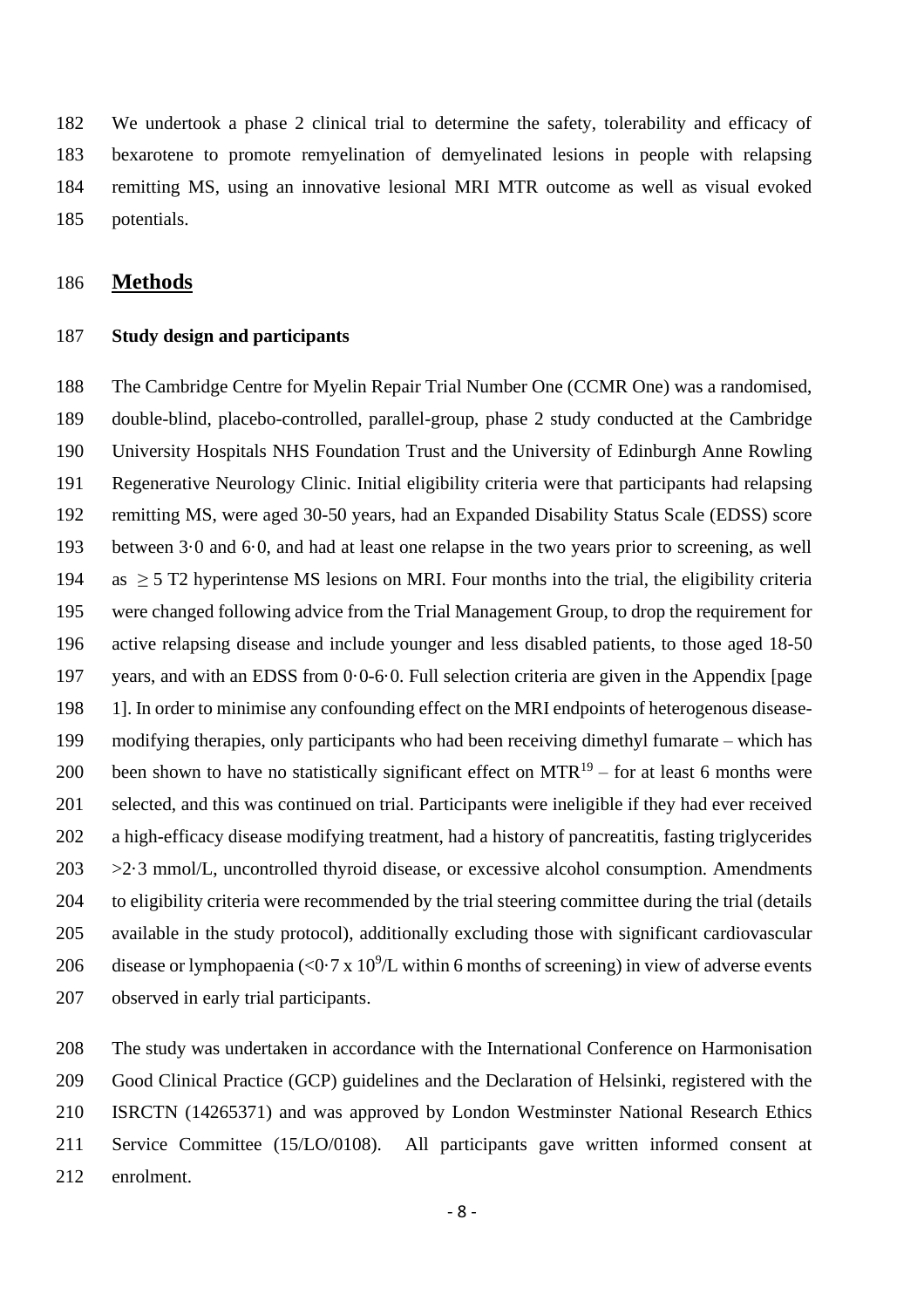#### **Randomisation and masking**

 A web-based system [Tenelea, [https://www.aleaclinical.eu/\]](https://www.aleaclinical.eu/), run by an independent statistician, was used to randomise participants (1:1) by probability-weighted minimisation 216 using four binary factors, (age  $(\leq 40, > 40$  years), gender, EDSS  $(\leq 4.0, > 4.0)$  and treatment centre), to a pack of indistinguishable over-encapsulated capsules of the investigational medicinal product (IMP). Participants and investigators were masked to treatment allocation. MRI scans and visual evoked potentials were labelled with secondary codes that did not identify the trial participant, and were analysed at the end of the study. All data was stored in a commercial data entry system (Elsevier MACRO) hosted by the Cambridge Clinical Trials unit and cleaned, then locked before the treatment allocation code was broken by the trial statistician.

#### **Procedures**

 The IMP was unmarked capsules of 75 mg bexarotene (Targretin®; Eisai Ltd) or placebo, by 226 the Royal Free Hospital Pharmacy Manufacturing Unit, dosed at 300 mg/m<sup>2</sup> body surface area, per day rounded down to the nearest available number of whole (75 mg) capsules, not exceeding 750 mg per day. Participants were seen weekly for one month then monthly for five months and finally at month 9. At each visit, safety blood tests included full blood count, creatinine, transaminases, fasting triglycerides, cholesterol and thyroid profile. In the event of hypertriglyceridaemia ≥10 mmol/L, fenofibrate 200 mg per day was commenced. If serum free thyroxine (FT4) fell below the lower reference limit, patients were prescribed levothyroxine 50 to 100 mcg and the dose increased until FT4 normalised. Fenofibrate and thyroxine were stopped, per protocol, at month 6 with the IMP. If a participant developed neutropenia 235 (<1 $\cdot$ 0x10<sup>9</sup>/L), IMP doses were reduced to 200 mg/m<sup>2</sup> and, if persistent, to 100 mg/m<sup>2</sup>.

 MRI scans were performed at baseline and 6 months using one Siemens 3T Prismafit scanner (Siemens, Erlangen, Germany) per site with 20-channel head-neck coils at each site (see Appendix, Table 1, p.4). Each scan included interleaved 3D magnetisation transfer imaging (for calculation of MTR maps), 3DT1 (for volumetric measures and segmentation), pre- and post-gadolinium T1 (for identification of enhancing lesions), interleaved proton-density/T2- weighted scans (for identification and contouring of T2 hyperintense lesions) and fluid- attenuated-inversion recovery (FLAIR, for lesion identification). Lesion identification, contouring and checking were performed by blinded observers. These baseline lesion masks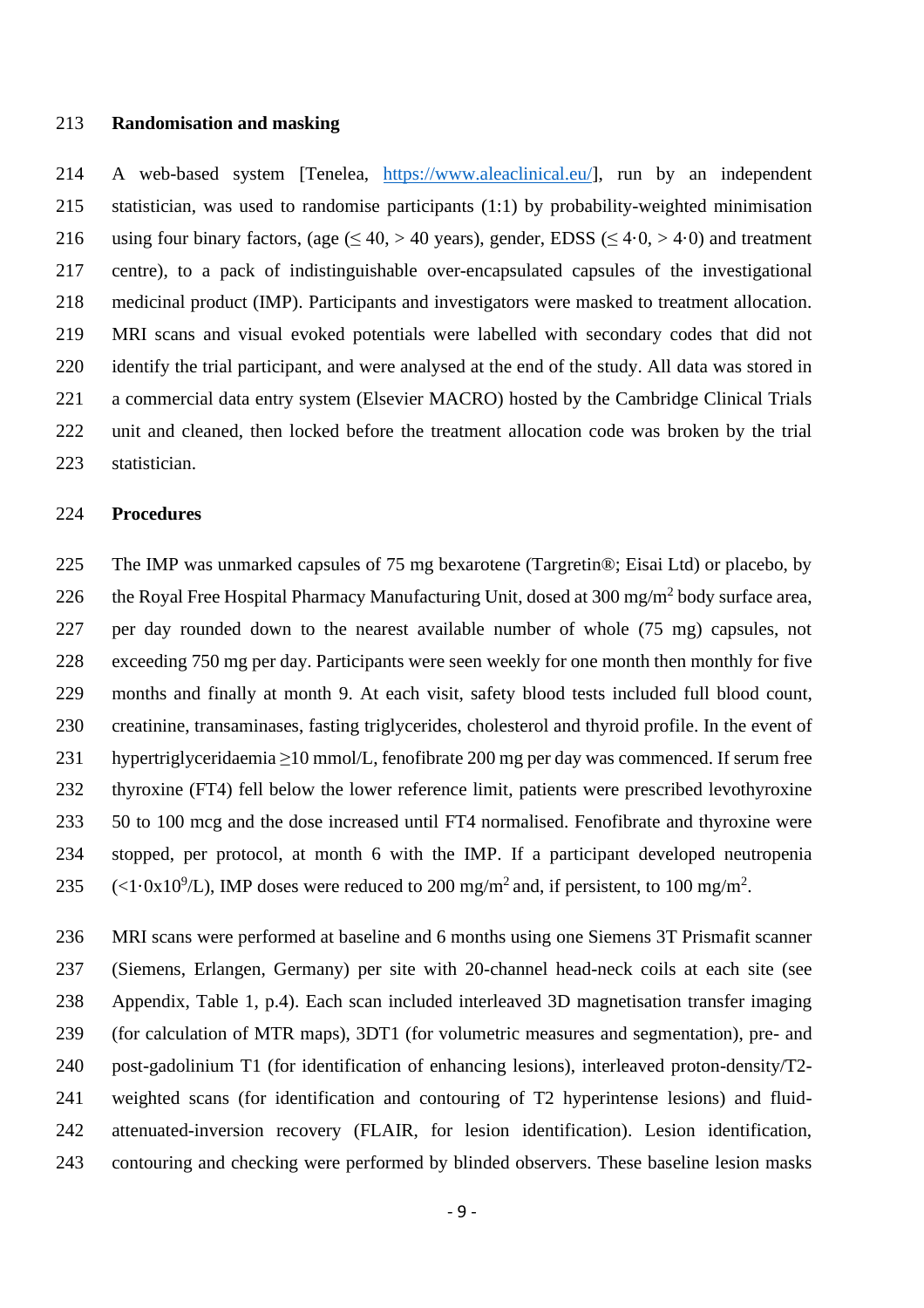were overlaid on the follow-up scans to ensure that the same tissue was examined at both timepoints (though did not accommodate dynamic effects from shrinking or expanding lesions). Lesions were automatically classified by location using the brain parcellation from the volumetric T1 scan (see Appendices, p.3). Monocular full-field pattern-reversal visual potentials (VEPs) were performed at baseline and 6 months with check size 60-min of arc using a Nicolet Viking Select System (Natus Neurology Inc, USA) in Edinburgh and a Synergy System (Optima Medical Ltd, UK) in Cambridge. At least 100 stimuli were averaged per recording, and at least 2 recordings were taken from each eye at each visit. VEP latency was defined by the P100 and values greater than 118 ms. The Expanded Disability Status Scale (EDSS) was assessed by a single clinician at each centre, blinded to all other assessments. Visual acuity was measured as the logarithm of the minimum angle of resolution (logMAR) for each corrected eye at a 100% contrast level.

#### **Outcomes**

 The safety outcomes were adverse events and withdrawals attributable to bexarotene. The primary efficacy outcome was the patient-level change in mean lesional MTR between baseline and month 6 for those lesions whose MTR was below the within-patient median at baseline. Prespecified exploratory lesion-level MRI analyses examined whether subgroups of lesions might better detect a treatment effect and included comparing treatment differences in mean lesional MTR (i) for lesions whose MTR was above versus below the within-cohort median and (ii) in different brain regions. Prespecified exploratory electrophysiological outcomes were changes in P100 latency using full-field, pattern-reversal, VEPs, with separate analyses for all eyes and for those eyes with a baseline latency >118 ms, and those with a past history of optic neuritis, with a per-protocol analysis pre-specified if treatment non-adherence was greater than 10%. Other pre-specified endpoints were [1] the proportion of Gd-enhancing lesions present at month zero that progress to black T1 holes at month six; [2] the proportion of acute MRI lesions appearing on-trial that show an increase in MTR by month six; [3] the number of Gd-enhancing MRI lesions that appear on trial; [4] the change at month 6 in the MTR of all individual T2 and T1-hypointense lesions seen at baseline; [5] the change in MRI T1 brain volume; [6] the change in MTR of white and grey matter; [7] the change in MRI T2 lesion load; [8] peripheral immune cell populations before and after treatment; and [9] the change in EDSS over 6 months. A sub- group analysis of the primary efficacy outcome in those patients who developed grade 3 or 4 serum triglyceride increase was pre-specified.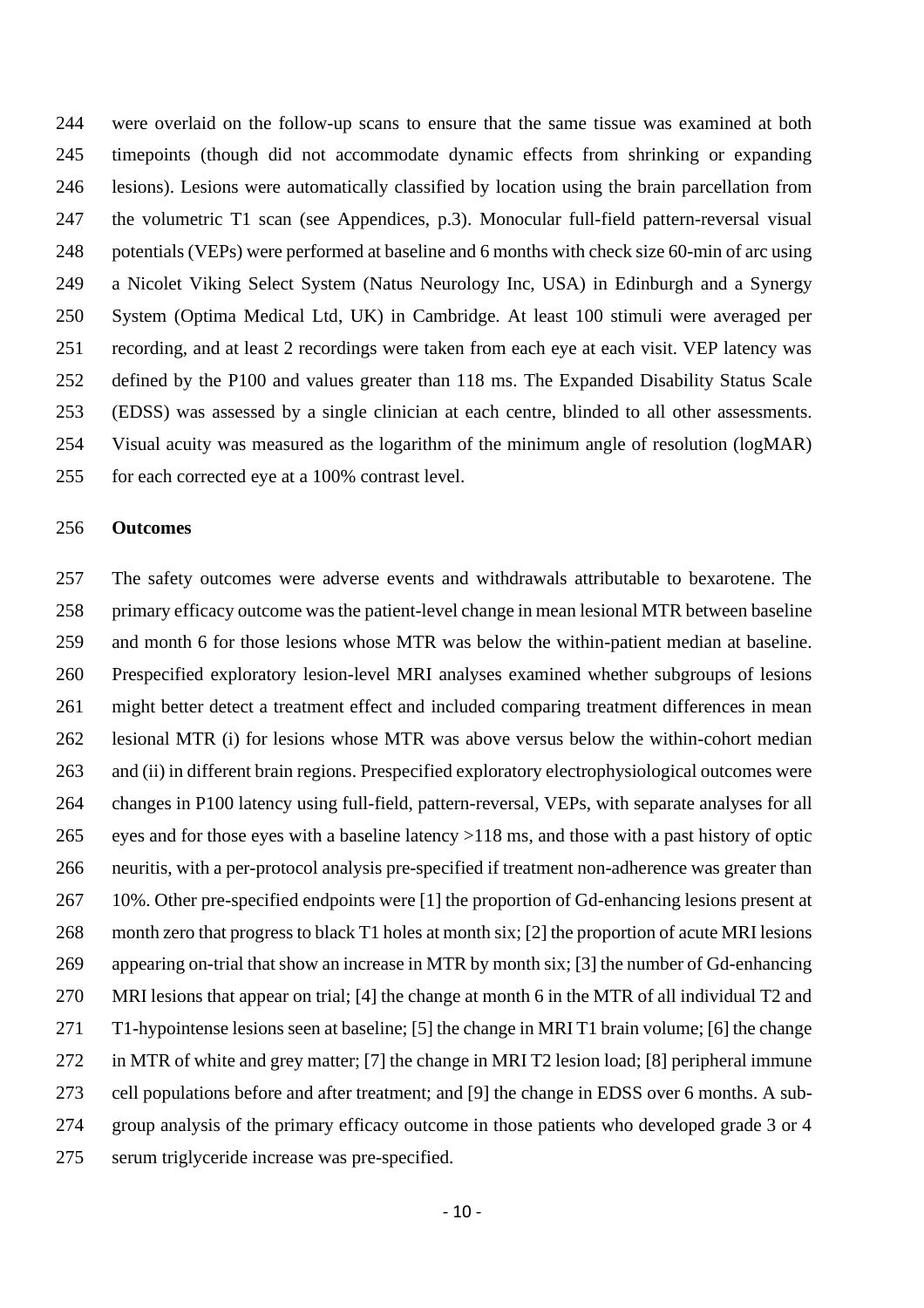#### **Power calculation**

 We used a novel primary efficacy endpoint, so could not draw on previous trial data for estimates of treatment effect. The rationale for our power calculations and sensitivity analyses 279 is described elsewhere.<sup>18</sup> In brief, we previously observed a difference between mean MTR of normal-appearing white matter (NAWM) and MS lesions of 5·92 pu. We assumed that only half of lesions would be amenable to remyelination and so estimated that a 100% treatment 282 effect would be  $0.5 \times 5.92 = 2.96$  pu. We chose a sample size for a 1:1 allocation ratio sufficient to detect a 40% treatment effect, corresponding to a difference of 1·18 pu, with a standard deviation of 1.91 pu, giving a standardised effect size of 0.618. The power of the baseline adjusted (ANCOVA) comparison method is dependent also on the correlation coefficient between MTR values at baseline and follow-up. A correlation of 0·73 was observed 287 over a 12 month interval in the pilot data;<sup>18</sup> using a conservative correlation of  $0.7$  (since a higher correlation would be expected over six months), a sample size of 21 in each group is sufficient to detect the 40% treatment effect with 80% power at 5% significance. We chose 25 per group to allow up to 15% dropout.

#### **Statistical analysis**

 The primary efficacy outcome, mean within-patient submedian lesion MTR, was chosen to guarantee that each patient would contribute lesions: those below the patient-specific lesion median MTR; using an all-lesion threshold instead might have resulted in some patients not contributing to the primary outcome. Treatment effect was estimated using multiple regression of the outcome measure on a group indicator with the following prespecified trial covariates: 297 the baseline value of the outcome measure and the four binary minimisation factors: age  $(\leq 40)$  $\rightarrow$  40 years), gender, trial centre/scanner (London/Edinburgh) and EDSS ( $\leq$  4·0/ $>$  4·0 score). The lesion-level MTR analyses used linear mixed models for lesions nested within patients, with patient random intercepts; these models regressed lesion MTR on the same prespecified covariates but with lesion-subgroup interaction terms to estimate lesion-subgroup specific treatment differences and test for variation between these differences. These models were estimated using restricted maximum likelihood (REML), but without the Kenward-Roger adjustment for degrees of freedom since applying the latter did not affect the results at a small enough decimal place to impact on reporting. For individually randomised observations we would not expect to have both non-significant treatment effects yet a significant difference between treatment effects (interaction), since in such contexts the standard error for the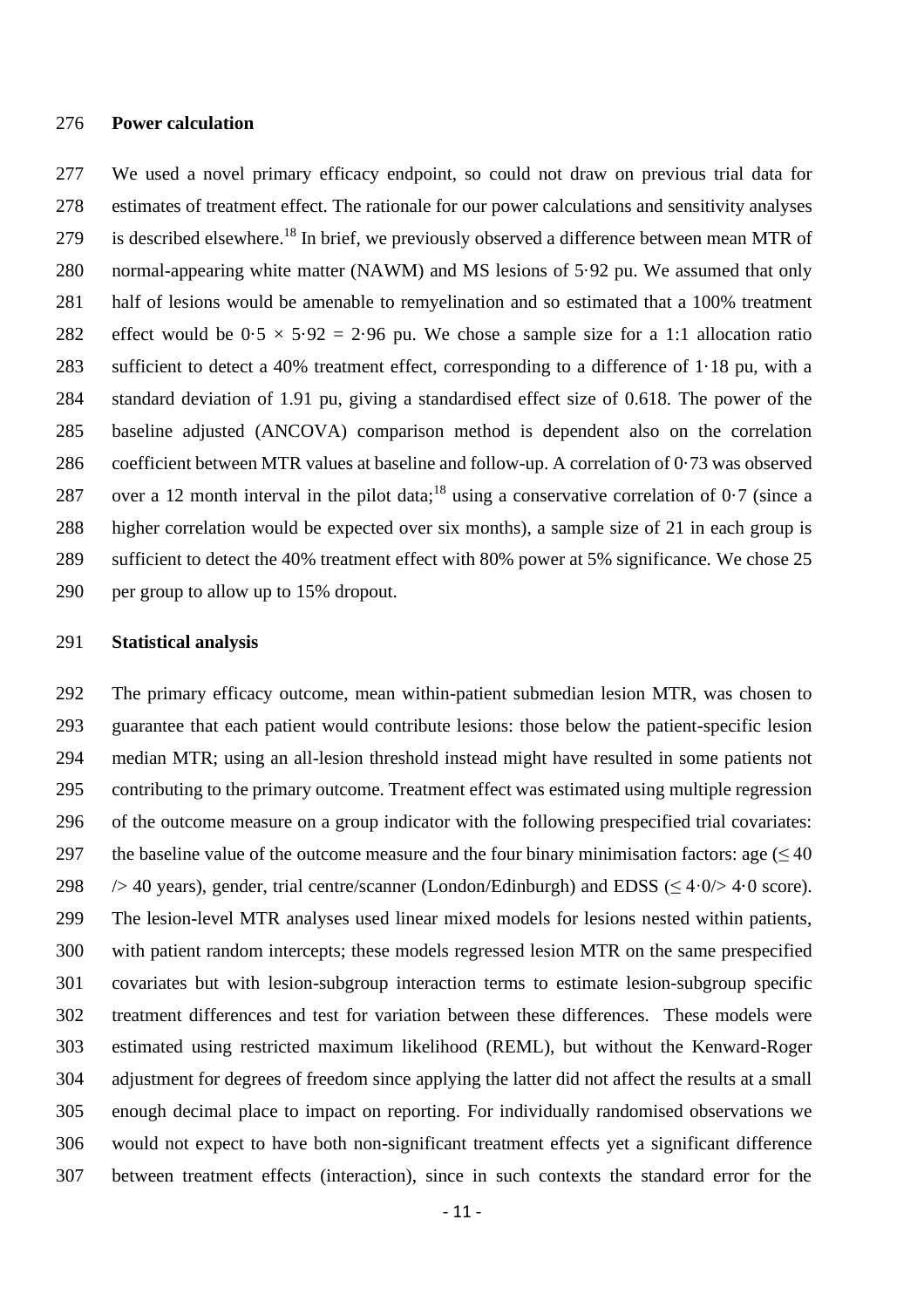interaction term will be higher than for the individual treatment effects. However, in this context, where patients and not lesions are randomised, the lesion-level treatment effects are necessarily between patient: active and placebo lesions can never occur within the same patient. However, sub- and supramedian lesions can both occur within the same patient, and since the interaction term is equivalently interpreted as the difference between sub- and supramedian lesions in active compared to placebo, it can be estimated with a strong within-patient component: this greatly reduces the interaction term standard error, permitting a smaller p- value than for the between-patient main treatment effects. Although lesion-level analyses are more flexible and powerful, they are vulnerable to selection bias since patients not lesions are randomised, so the patient-level comparison was designated primary. Similar mixed models were also used for the VEP analyses, but with eyes nested within patients. For EDSS, a corresponding multiple regression was checked using a non-parametric bias-corrected and accelerated bootstrap with 1000 replicates. For both regression and mixed models, residuals were examined for departures from Normality and homoscedasticity, and satisfied assumptions. Statistical methods to analyse the exploratory endpoints are described in the Statistical Analysis Plan. Analyses were carried out in Stata 16·1 (Stata Corporation, College Station, Texas, USA). Statistical significance refers to two-sided p<0·05.

## **Role of the funding source**

 The funders of the study had no role in the study design, collection, analysis or interpretation of data, of writing the report, or in the decision to submit for publication. All authors had full access to all the data in the study. The corresponding author and AJC, had final responsibility for the decision to submit for publication.

## **Results**

Between Jan 17<sup>th</sup>, 2017 and May 17<sup>th</sup>, 2019, we randomly assigned 52 patients to receive 6 months of bexarotene (n=26) or placebo (n=26; Figure 1). Two participants randomised to placebo were withdrawn before receiving the IMP: one was unable to tolerate the baseline MRI, while another had a new lesion on their baseline scan requiring treatment escalation from dimethyl fumarate. One participant withdrew consent for personal reasons at month 2. The remaining patients (31 at Cambridge and 18 at Edinburgh) attended all trial visits and completed the trial (Figure 1) and their baseline characteristics are included in Table 1.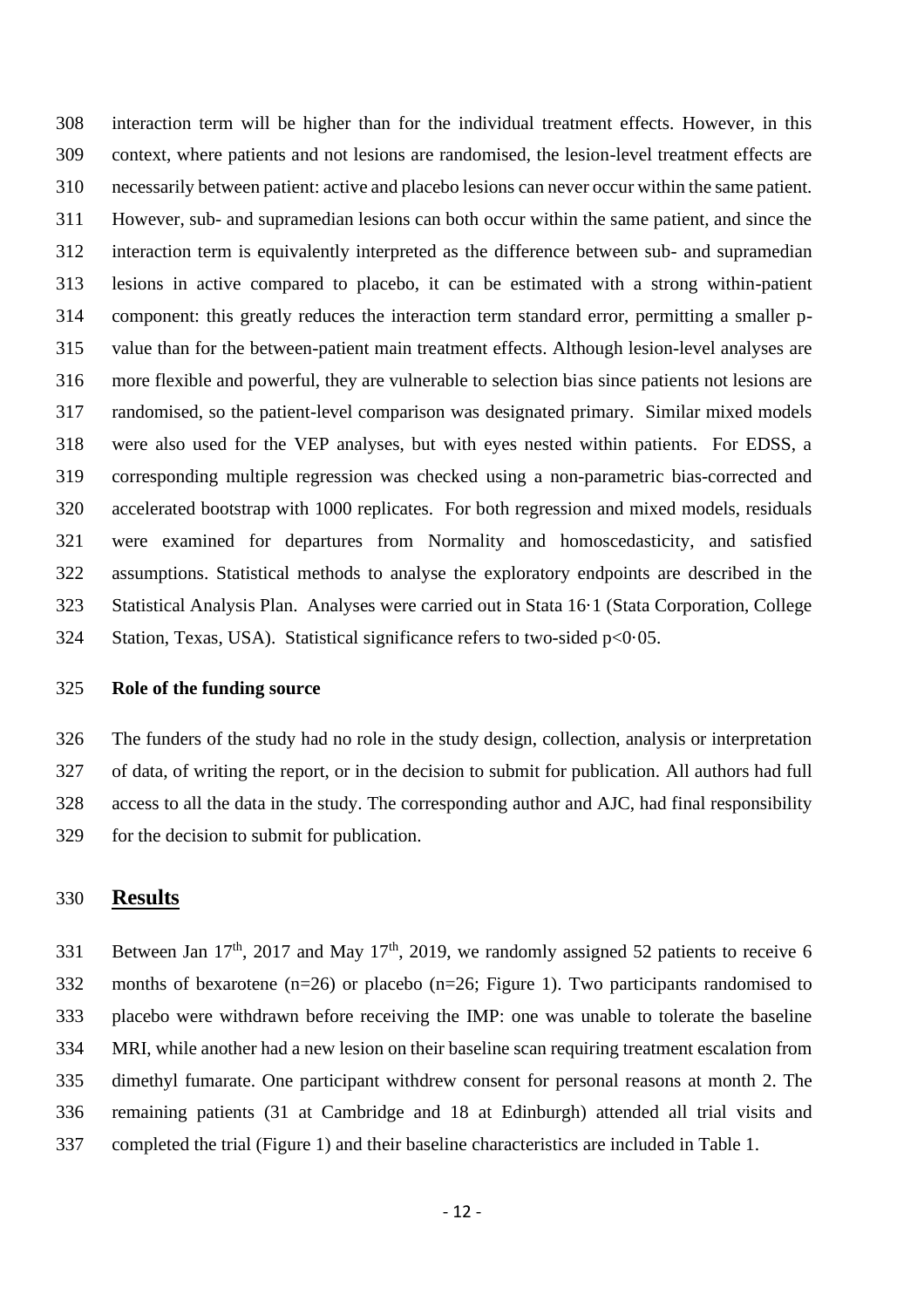Participants receiving bexarotene experienced a mean of 6·1 adverse events (compared to 1·6 on placebo). The study drug was discontinued in 5 (19%) and 2 (8%) participants in the bexarotene and placebo groups respectively due to adverse events (Table 2).

 All 26 (100%) bexarotene-treated participants developed central hypothyroidism (see p.7 of Appendix). 24 of these required thyroxine; two chose to withdraw from bexarotene because of a skin rash before levothyroxine could be started. 24 bexarotene participants (92%) developed 344 raised triglyceride levels; six of these reached  $\geq$ 10 mmol/L and were commenced on fenofibrate. The median highest triglyceride level, per participant, was 4·85 (IQR 4·10, 10·02) mmol/L on bexarotene compared to 1·25 (IQR 0·98, 1·83) mmol/L on placebo. Neutropenia  $\left( \langle 1.0x10^9 \rangle L \right)$  occurred in 10 (38%) patients in the bexarotene group, requiring dose reductions in all, and treatment withdrawal in one. Skin reactions and headaches occurred more commonly in the bexarotene group (18 (69%) vs 2 (8%) and 14 (54%) vs 8 (33%) respectively). One participant on bexarotene, without vascular risk factors and a peak triglyceride level of 4·2 mmol/L, had an asymptomatic cerebellar infarct noted on the month 6 scan. By month 9, at least three months after discontinuing bexarotene, all participants' thyroid, lipid and neutrophil counts were normal. There were no pancreatitis or cardiovascular events.

 All MRI scans were of sufficient quality to be included in the efficacy analyses, and 3170 T2 hyperintense lesions were identified (1613 white matter (WM) lesions, 106 grey matter (GM) lesions and 1451 mixed GM and WM lesions). There were too few enhancing lesions at baseline (single lesions in 3 patients, Table 1) or new T2 hyperintense lesions at follow-up (7 lesions in 5 patients, see Appendix, Table 2, p.6) to allow analysis of the endpoints 1-3 listed above. We replaced endpoint 5, MRI T1 volume, with the more reliable Brain Parenchymal Fraction (see Table 3). The lesion masking prevented analysis of endpoint 5 [MRI T2 lesion load] and endpoint 8 will be reported in a later publication.

 The primary efficacy endpoint of the intention-to-treat [ITT] population showed no evidence of treatment effect: the bexarotene – placebo adjusted difference in mean within-patient submedian lesion MTR change was 0·16 (95% CI -0·39, 0·71) pu, p=0·554; Table 3, Figure 2A. The upper limit of the confidence interval is well below the target 1.18 pu which the trial was powered to detect. In exploratory analyses, when the median MTR was defined for all lesions in the ITT population, bexarotene had no effect on supramedian lesions (-0·04 (95% CI -0·52, 0·43) pu, p=0·854) and a non-statistically significant increase in MTR for submedian lesions (0·30 (95% CI -0·18, 0·78) pu, p=0·223, Table 3, Figure 2B). However, an interaction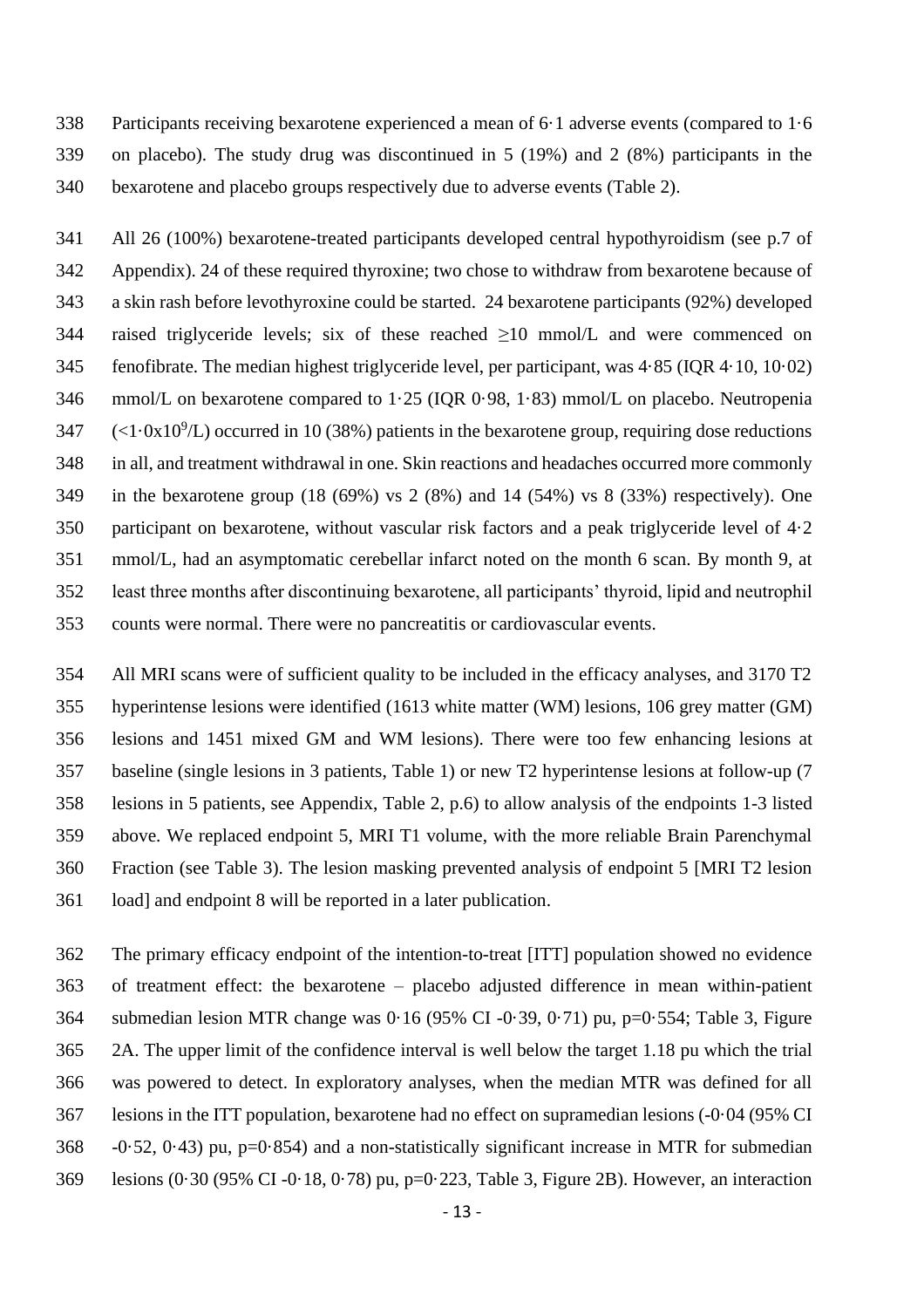term comparing the treatment group differences between submedian and supramedian lesions was highly statistically significant (p=0·007), suggesting a variation in treatment effect depending on the baseline lesional MTR.

 When lesions were subdivided by location (Table 3), statistically significant treatment effects were seen in the ITT population within cortical GM lesions (bexarotene-placebo adjusted mean difference 1·00 (95% CI 0·17, 1·83) pu, p=0·023), deep GM lesions (1·93 (95% CI 0·28, 3·59) 376 pu, p=0.027) and brainstem lesions  $(1.75 \ (95\% \ CI \ 0.86, 2.63)$  pu, p=0.0004), and the interaction test of variation in treatment effects gave p<0·0001, Figure 2C. A statistically significant treatment effect was seen in pure GM lesions (1·08 (95% CI 0·32, 1·83) pu, p=0·008) but not in pure WM lesions (0·10 (95% CI-0·38, 0·68) pu, p=0·568) (interaction test p=0·002). There was no significant treatment effect of bexarotene on all T2 lesions combined, brain parenchymal fraction or normal-appearing whole tissue MTR (Table 3).

 86 out of 98 (88%) VEP recordings were of sufficient quality to be analysed. 27 of these eyes had previously been affected by an episode of clinical acute optic neuritis; six having occurred within 2 years of baseline, a further nine between 2 and 5 years of baseline and twelve 5 years or more from baseline. In a prespecified analysis of eyes with baseline latency of >118 ms (29 bexarotene, 22 placebo), the adjusted bexarotene-placebo difference was -4·06 ms (95% CI - 7·68, -0·44) p=0·028; Table 3, Figure 3. This difference remained statistically significant after excluding eyes affected by clinical optic neuritis within 5 years (adjusted latency difference was –4·75 (95% CI -8·80, -0·71) ms, p=0·032 in an ITT analysis, and -6·54 ms (95% CI, - 390 10·62,  $-2.47$ ), p=0·006 in the per protocol (PP) group). When all eyes were included (42 bexarotene and 44 placebo) there was a borderline statistically significant treatment effect in the ITT analysis (adjusted difference -2·85 (95% CI -5·75, 0·05) ms, p=0·054), but in the PP analysis a larger statistically significant adjusted difference (-4·02 (95% CI -7·27, -0·76) ms, p=0.015)) was seen; Figure 3.

 This trial was not powered to detect a treatment effect on disability and none was seen on change in EDSS from baseline to 6 months (adjusted bexarotene-placebo difference 0·33 (- 0·10, 0·76), p=0·134). Similarly, there was no treatment effect on change in logMAR 100%- contrast visual acuity between baseline and 6 months (adjusted bexarotene-placebo difference 0·03 (-0·03, 0·07), p=0·339).

## **Discussion**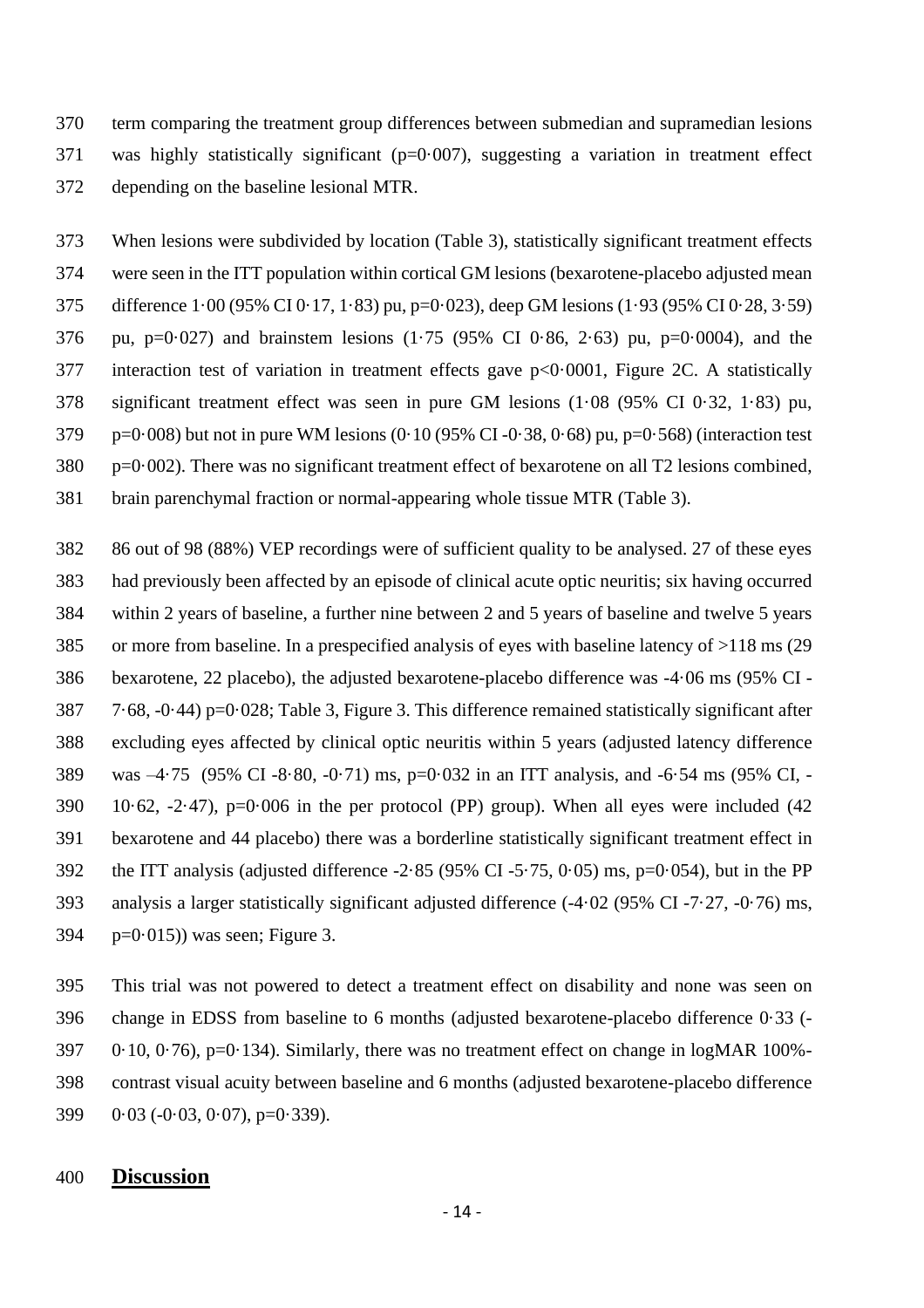We do not recommend the use of bexarotene in people with MS. Bexarotene was poorly tolerated and the primary efficacy objective, using a MRI endpoint untested in previous trials, was not met. Nonetheless converging evidence from several other MRI and electrophysiological outcomes, in a trial not powered to detect a treatment difference with these outcomes, suggests that bexarotene has a small biological effect to promote remyelination in some demyelinated lesions in the brains of people with MS. This aligns with the preclinical 407 finding that RXR- $\gamma$  agonists enhance remyelination.<sup>14</sup>

 Bexarotene caused central hypothyroidism in all patients, raised triglycerides in 92%, headache in 54%, rash in 50% and neutropenia in 38%. The rates of hypothyroidism and raised triglycerides exceed those when bexarotene is used in cutaneous T cell lymphoma (30% and  $\,$  74% respectively),<sup>20</sup> perhaps because of an interaction with dimethyl fumarate, whose effects 412 on nrf2 transcription may additionally have been suppressed by bexarotene.<sup>21</sup> More selective RXR-γ agonists, which are not currently available, would reduce the adverse effects mediated 414 by agonism of the RXR- $\alpha$  and RXR- $\beta$  pathways,<sup>15</sup> although thyroid dysfunction would remain 415 a potential adverse effect of RXR-γ agonists.<sup>22</sup>

416 No previous trial has shown remyelination on both MRI and electrophysiological measures 417 (reviewed by Lubetzki<sup>4</sup> and Cunniffe<sup>5</sup>). Mesenchymal stem cells led to improvements in VEP 418 latency and visual acuity but not MTR.<sup>23</sup> Clemastine reduced VEP latency in eyes with chronic 419 stable optic neuropathy but had no impact on MRI outcomes.<sup>11</sup> Anti-Lingo1 reduced VEP 420 latency in acute optic neuritis in a per protocol analysis, but had no effect on MRI measures.<sup>12</sup> 421 Small MTR increases were reported with an H3 receptor antagonist (in lesions).<sup>13</sup>

 Importantly for the design of future trials examining remyelination in MS, this study demonstrates that MS lesions are heterogeneous in their capacity for remyelination in response to RXR agonists. There was greater remyelination in lesions that were more demyelinated at baseline. Also, grey matter plaques showed greater remyelination than those in white matter, 426 which is consistent with the pathology literature.<sup>24-26</sup> The higher grey matter content of the brainstem may explain the greater treatment effect seen in lesions there, but segmentation of the brainstem into grey and white matter to confirm this was not possible technically. Enhanced remyelination of cortical grey matter neurons may also have contributed to the improved visual evoked potential, since less than half the variance of VEP latency can be attributed to MRI 431 lesions within the visual tract.<sup>27</sup> At 3T, FLAIR detects less than 7% of pure CGM lesions at 432 post-mortem; it identifies no intracortical or purely subpial lesions.<sup>28</sup> The cortical GM lesion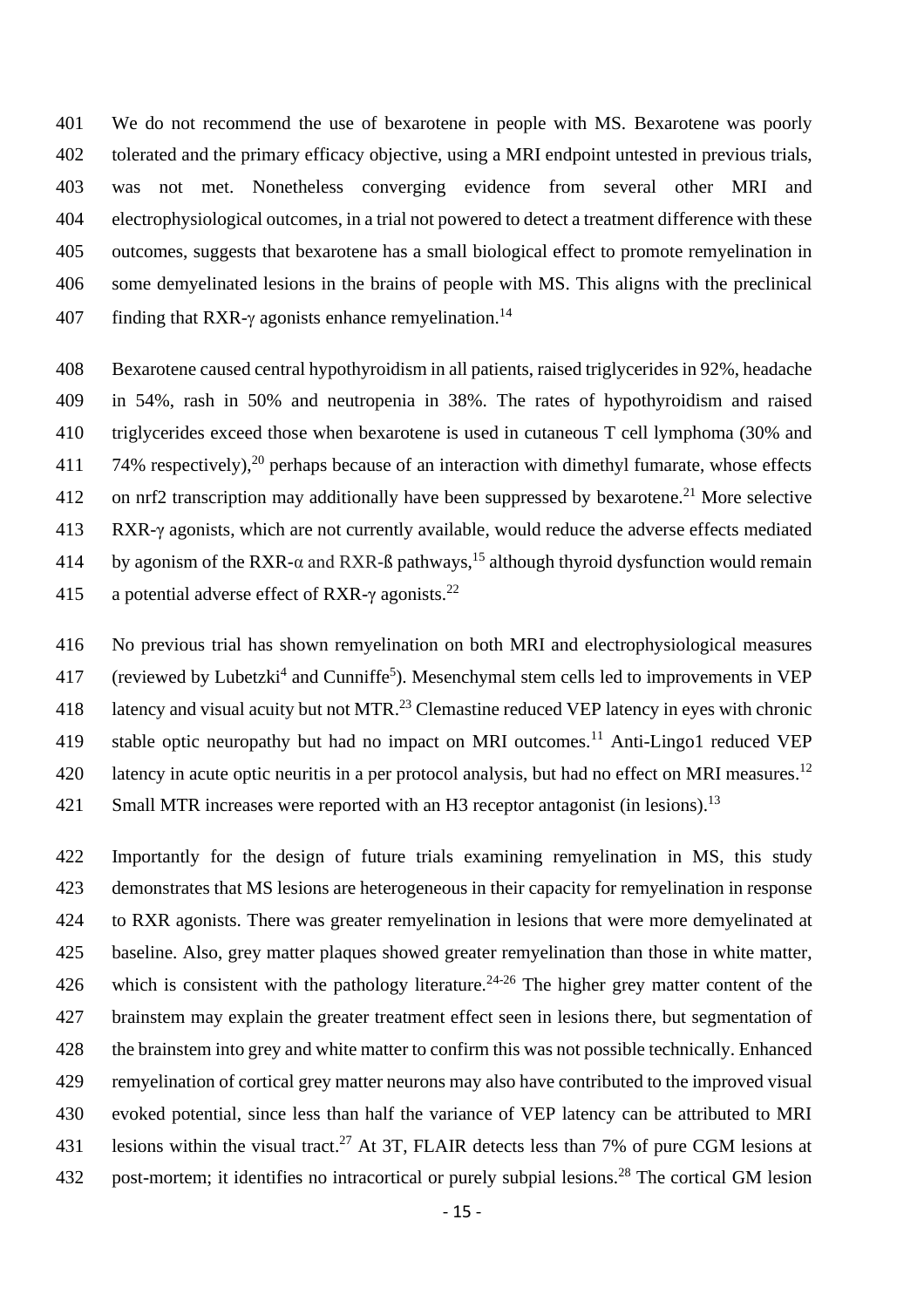results may therefore not be generalisable to all cortical lesions. We therefore recommend future phase 2 remyelination trials use both VEP and MRI outcome measures sensitive to grey matter lesions. The advantage of MRI lesion-level analyses, enabling relatively powerful formal treatment effect comparisons in different lesion types, is offset by the fact that patients, not lesions, are randomised, the latter being potentially vulnerable to selection bias. The exploratory lesion level results here should therefore be considered hypothesis-generating. But this study does suggest that focusing patient-level analyses on certain lesion types may be promising. We believe the most useful patient population for phase 2 trials of remyelinating therapies of chronic lesions is inactive non-disabled relapsing-remitting multiple sclerosis, on immunotherapy, in whom there are most likely to be established demyelinating lesions with intact axons.

 Limitations of our study are that it was not powered to detect a treatment difference with the exploratory outcomes. Also, although our trial was based on preclinical work showing RXR-γ 446 agonists' direct effect on OPCs,  $^{14}$  other mechanisms may be at play. Bexarotene may also have 447 enhanced remyelination indirectly by increasing phagocytosis of myelin debris,<sup>29</sup> which 448 inhibits OPC differentiation,<sup>8</sup> through the RXR- $\alpha$  pathway. We cannot exclude the possibility that thyroxine, used to treat 24 patients' hypothyroidism in the bexarotene arm, promoted 450 remyelination,<sup>30</sup> although patients' T3 and T4 levels never rose above pre-treatment levels (see Appendix, p.7). Nevertheless, our data, together with other studies using therapies that target OPC differentiation,  $11,12$  suggest this is a viable approach to promote remyelination in MS.

 Trials of remyelinating treatments mark the beginning of a new phase in the treatment of MS, following success in suppressing the inflammatory component of MS. Although bexarotene is unlikely to become a future treatment of MS because of its serious adverse effects, this trial identifies a potential new strategy, RXR-γ agonism, and informs future designs, for remyelinating trials.

# **Figure legends**

**Figure 1. Trial design.** EDSS: expanded disability status scale.

 **Figure 2. MRI outcomes.** A: The change between month 6 and baseline in patient mean submedian lesional MTR by trial group. Bars are standard errors around the unadjusted group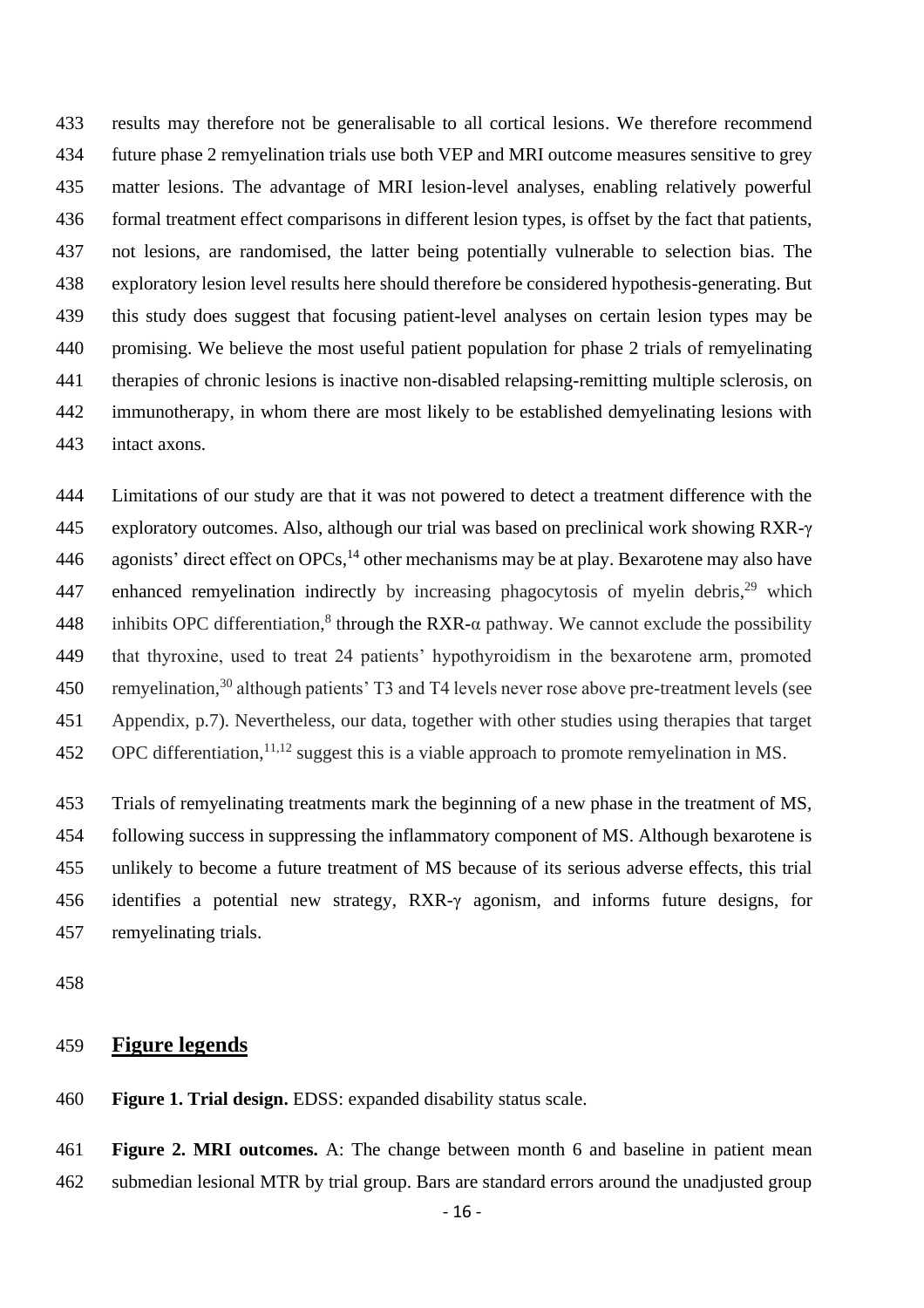mean changes. B: The active-placebo adjusted differences in lesional MTR change, subdivided by lesion baseline MTR relative to the lesion sample median. Bars are 95% confidence intervals. C: The active-placebo adjusted differences in lesional MTR change, subdivided by lesion location. Bars are 95% confidence intervals. Dotted line represents the target difference in the power calculation. Pu: percentage unit; GM: grey matter; DGM: deep grey matter; WM: white matter. All are pre-specified endpoints: A is the eprimary efficacy endpoint, B-C are exploratory.

 **Figure 3. Electrophysiological outcomes.** A: the change in P100 latency between month 6 and baseline for all eyes subdivided by trial group. B: the change in P100 latency between month 6 and baseline for those eyes with a delayed (>118 ms) latency at baseline subdivided by trial group. Bars are standard errors around the unadjusted group mean changes. Both are pre-specified exploratory endpoints.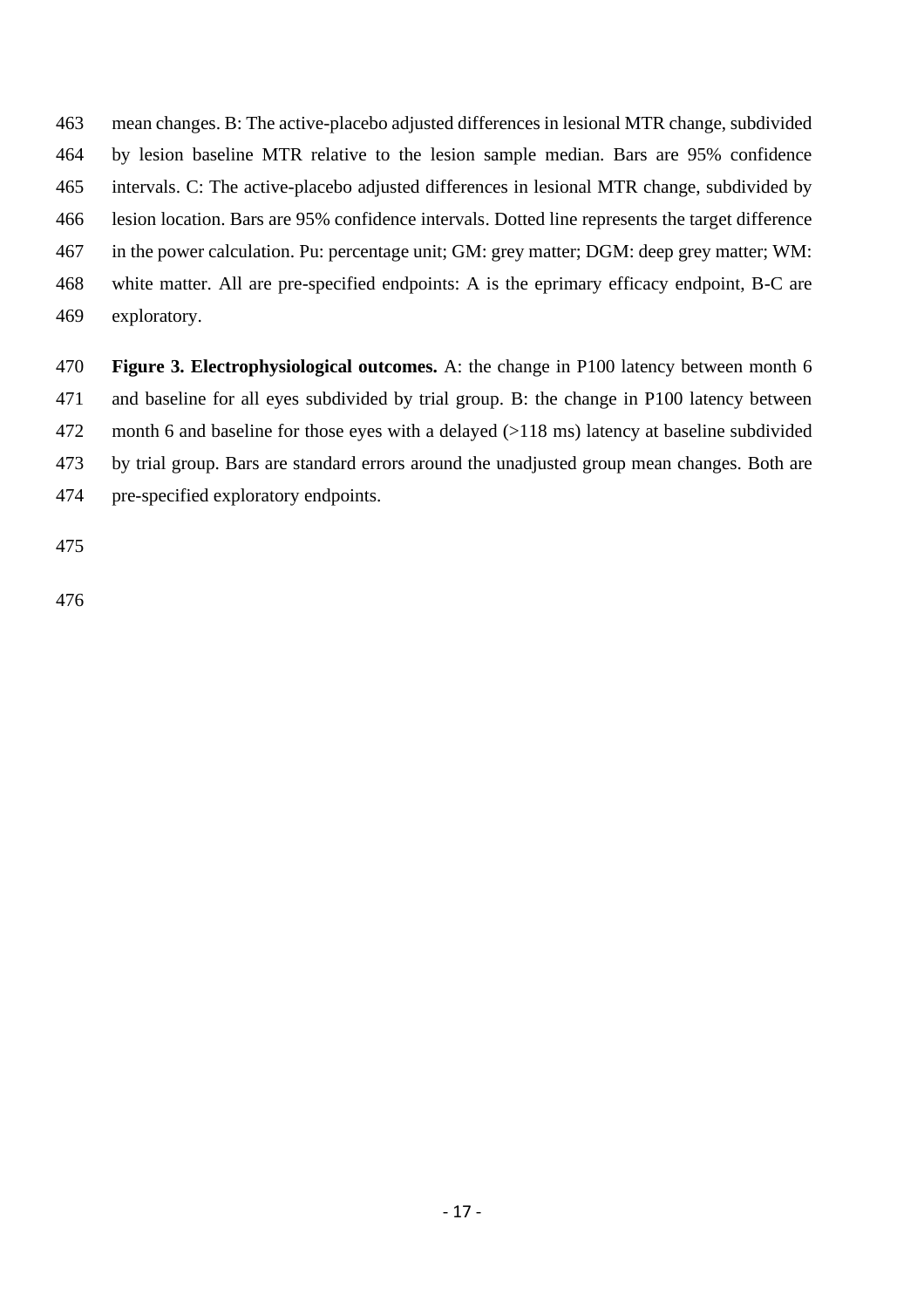## **Contributors**

 JWLB designed and wrote the trial protocol, recruited participants, was an evaluating physician, oversaw MRI data acquisition, analysed the data, and wrote the manuscript. NGC recruited participants, was an evaluating physician, oversaw VEP data acquisition, analysed the data, and wrote the manuscript. FP, BK, DM, RSS, JS, and CGWK analysed MRI data, and critically revised the manuscript. JJ, EN, and ZG were evaluating physicians, and critically revised the manuscript. DR, ORP, and JO were members of the trial steering committee, approved the protocol, oversaw trial safety, and critically revised the manuscript. CFFC and RJMF developed the preclinical scientific rationale for the study, advised on the protocol and critically revised the manuscript. CM handled the thyroid protocol and advised on cases. PDF handled the lipid protocol and advised on cases. AWM was responsible for VEP data acquisition and critically revised the manuscript. SC and PC were primary investigators, advised on the protocol, acted as evaluating physicians, acquired data, and critically revised the manuscript. DRA advised on the protocol, led the power calculations, wrote the statistical plan, did the primary analysis of the data, and critically revised the manuscript. DTC advised on the protocol, oversaw all aspects of the MRI data acquisition and analysis, and critically revised the manuscript. AJC designed and wrote the trial protocol, secured funding, evaluated and recruited participants, oversaw data collection and analysis, and wrote the manuscript. All authors had access to all the raw data, after the outcomes had been evaluated. AJC, NGC and JWLB verified the data.

## **Declaration of interests**

 JWLB reports personal fees from Biogen Idec for Real-World Evidence consultation, outside the submitted work. NGC reports grants from MS Society of GB, during the conduct of the study. FP has nothing to disclose. BK has nothing to disclose. JJ reports grants and personal fees from Sanofi, outside the submitted work. EN has nothing to disclose. ZG has nothing to disclose. DR reports grants and personal fees from Merck, grants and personal fees from Roche, grants and personal fees from Biogen, grants and personal fees from MedDay, grants and personal fees from Sanofi Genzyme, grants and personal fees from Novartis, personal fees from Janssen, personal fees from Celgene, grants from TG Therapeutics, and grants from Mitsubishi, outside the submitted work. ORP reports personal fees from Biogen, personal fees from Genzyme, personal fees from Merck, personal fees from Novartis, personal fees from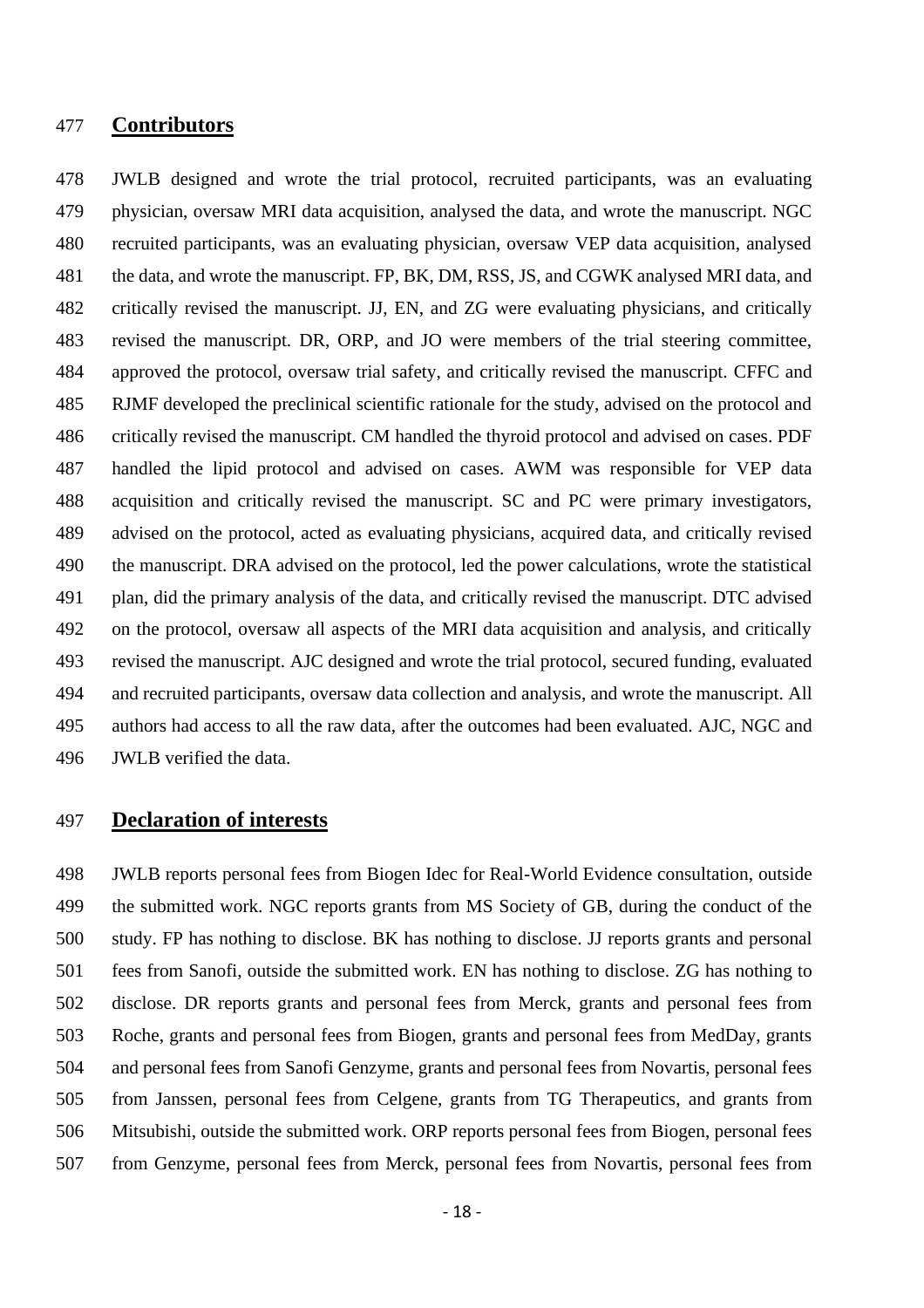Celegene, and personal fees from Roche, outside the submitted work. JO reports grants, personal fees and employment from Hoffmann La-Roche, grants and personal fees from Biogen, personal fees from Teva, grants and personal fees from Novartis, personal fees from Celgene, personal fees from Medday Pharmaceuticals, personal fees from EMD Serono, grants and personal fees from Sanofi-Genzyme, personal fees from Web MD Global, and personal fees from Allergan, outside the submitted work; and JO is an employee and shareholder of Hoffmann La Roche. DM has nothing to disclose. RSS has nothing to disclose. JS has nothing to disclose. CFFC reports grants from Roche, outside the submitted work. CGWK has nothing to disclose. CM reports personal fees and non-financial support from Sanofi, personal fees and non-financial support from Astra Zeneca, and personal fees from Apitope, outside the submitted work. PF has nothing to disclose. AWM has nothing to disclose. RJMF reports grants and personal fees from Biogen, personal fees from Frequency Therapeutics, and personal fees from Rewind Therapeutics, outside the submitted work. SC reports funding from Phenotherapeutics, outside the submitted work. DRA has nothing to disclose. DTC reports grants from MS Society UK, during the conduct of the study; personal fees from Biogen, personal fees from Hoffmann-La Roche, grants from International Progressive MS Alliance, grants from MS Society UK, and infrastructure support from National Institute for Health Research (NIHR) University College London Hospitals (UCLH) Biomedical Research Centre, outside the submitted work. PC has nothing to disclose. AJC reports grants from MS Society of GB, during the conduct of the study.

# **Acknowledgements**

 This work was funded by the MS Society of the United Kingdom. We are grateful for the support and advice of Mr Christian Pathak and Ms Susan Scott, MS Society Research Network Members, on the Trial Steering Committee. AJC, RF, JWLB and NGC conceived the study.

 NGC and JWLB were supported by the Thorne Family Foundation and the Grand Charity of the Freemasons. FP, BK and DTC are supported by the NIHR UCLH Biomedical Research Centre. The Cambridge trial team is supported by the NIHR Cambridge Biomedical Research Centre. JJ was funded by the Wellcome Trust (RG79413). CGWK receives funds from the MS Society (#77), Wings for Life (#169111), Horizon2020 (CDS-QUAMRI, #634541), and BRC

(#BRC704/CAP/CGW).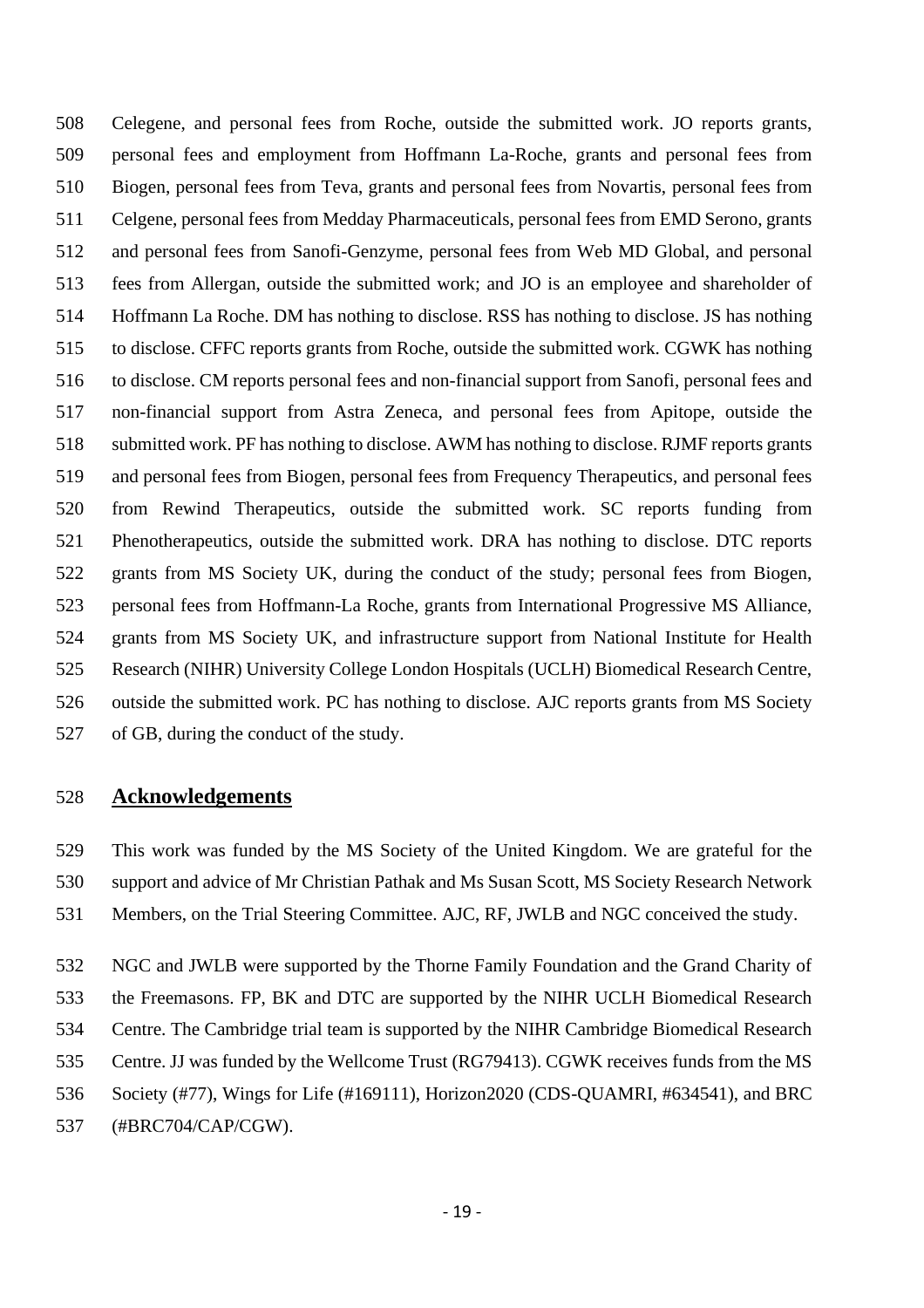We are very grateful to the neurologists and MS nurses at the National Hospital for Neurology and the Norfolk & Norwich University Hospital, who referred patients for consideration of the trial.

# **Data sharing**

 We are committed to open access of trial data. The data for the primary efficacy endpoint is available from the EUDRACT website.

 From our website: [https://www-neurosciences.medschl.cam.ac.uk/jones-coles-group/ccmr-](https://www-neurosciences.medschl.cam.ac.uk/jones-coles-group/ccmr-one-bexarotene-trial-datasets/) [one-bexarotene-trial-datasets/](https://www-neurosciences.medschl.cam.ac.uk/jones-coles-group/ccmr-one-bexarotene-trial-datasets/) the following trial datasets (including data dictionaries) are available for researchers: deidentified participant data, primary efficacy endpoint dataset, VEP dataset and lesional MTR dataset. In addition, we will make these trial documents available: study protocol, statistical analysis plan, informed consent form. Access requests should be made to the CI (Alasdair Coles, ajc1020@medschl.cam.ac.uk). A signed data access agreement will be required and investigator support may be provided if part of an academic collaboration. All data will be available with publication, with no end date.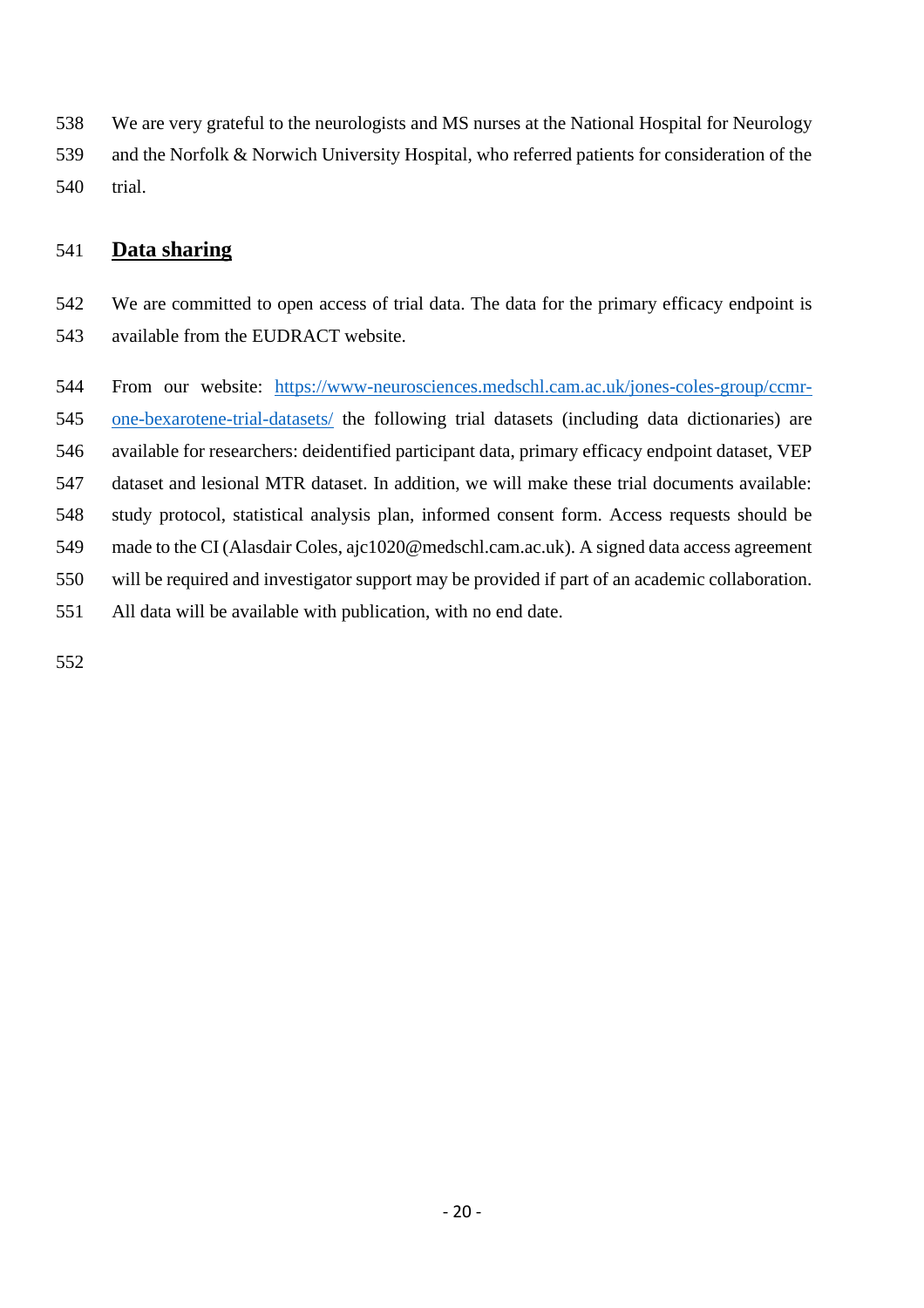**References**

 1. Yamasaki R, Kira JI. Multiple Sclerosis. *Adv Exp Med Biol* 2019; **1190**: 217-47. 2. Tintore M, Vidal-Jordana A, Sastre-Garriga J. Treatment of multiple sclerosis — success from bench to bedside. *Nature Reviews Neurology* 2019; **15**(1): 53-8. 3. Irvine KA, Blakemore WF. Remyelination protects axons from demyelination- associated axon degeneration. *Brain* 2008; **131**(6): 1464-77. 4. Lubetzki C, Zalc B, Williams A, Stadelmann C, Stankoff B. Remyelination in multiple sclerosis: from basic science to clinical translation. *The Lancet Neurology* 2020; **19**(8): 678-88. 5. Cunniffe N, Coles A. Promoting remyelination in multiple sclerosis. *J Neurol* 2021; **268**(1): 30-44. 6. Patrikios P, Stadelmann C, Kutzelnigg A, et al. Remyelination is extensive in a subset of multiple sclerosis patients. *Brain* 2006; **129**(12): 3165-72. 7. Goldschmidt T, Antel J, König FB, Brück W, Kuhlmann T. Remyelination capacity of the MS brain decreases with disease chronicity. *Neurology* 2009; **72**(22): 1914-21. 8. Franklin RJM, ffrench-Constant C. Regenerating CNS myelin — from mechanisms to experimental medicines. *Nature Reviews Neuroscience* 2017; **18**(12): 753-69. 9. Deshmukh VA, Tardif V, Lyssiotis CA, et al. A regenerative approach to the treatment of multiple sclerosis. *Nature* 2013; **502**(7471): 327-32. 10. Mei F, Fancy SPJ, Shen Y-AA, et al. Micropillar arrays as a high-throughput screening platform for therapeutics in multiple sclerosis. *Nature Medicine* 2014; **20**(8): 954-60. 11. Green AJ, Gelfand JM, Cree BA, et al. Clemastine fumarate as a remyelinating therapy for multiple sclerosis (ReBUILD): a randomised, controlled, double-blind, crossover trial. *The Lancet* 2017; **390**(10111): 2481-9. 12. Cadavid D, Balcer L, Galetta S, et al. Safety and efficacy of opicinumab in acute optic neuritis (RENEW): a randomised, placebo-controlled, phase 2 trial. *The Lancet Neurology* 2017; **16**(3): 189-99. 13. Schwartzbach CJ, Grove RA, Brown R, Tompson D, Then Bergh F, Arnold DL. Lesion remyelinating activity of GSK239512 versus placebo in patients with relapsing-remitting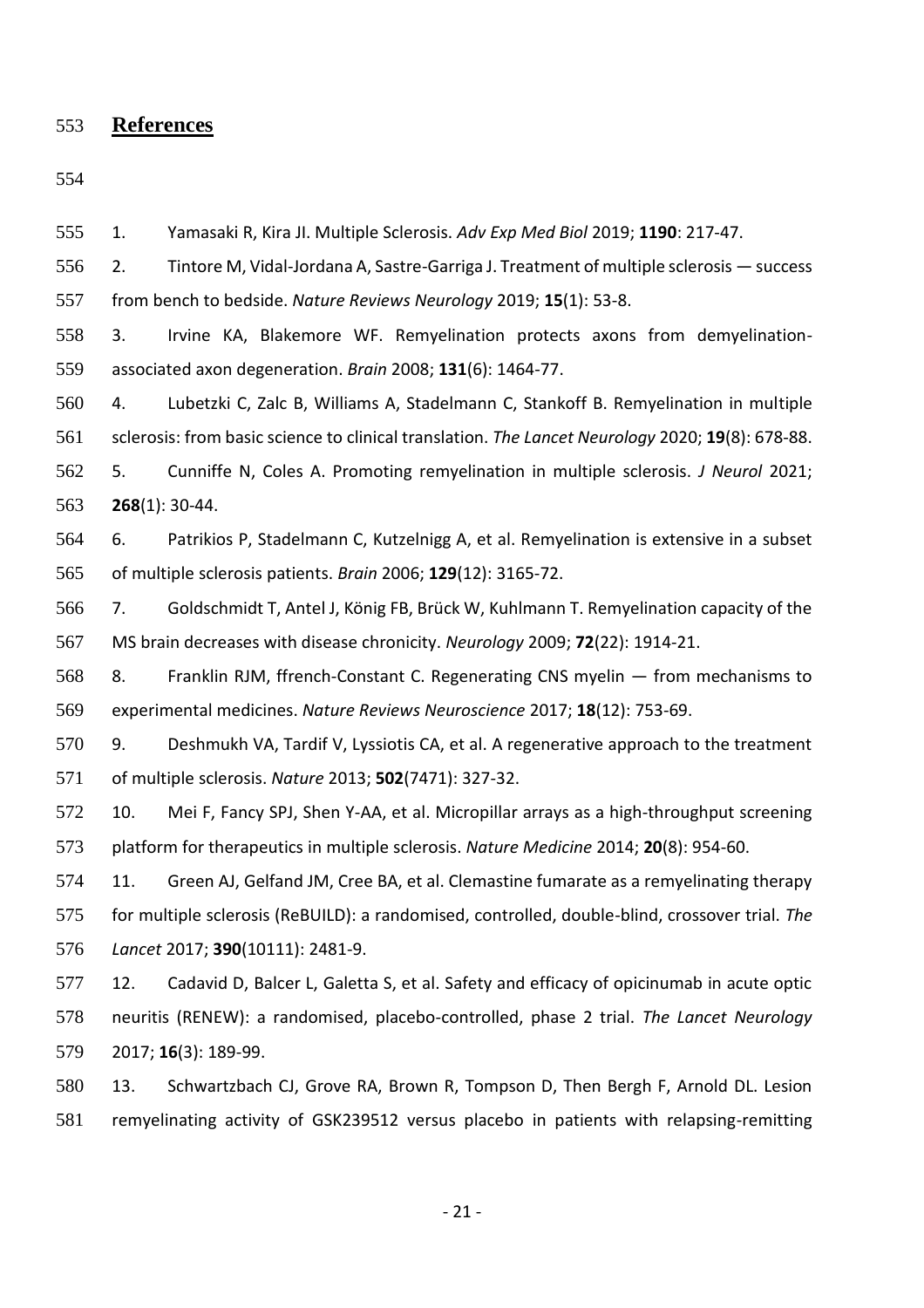multiple sclerosis: a randomised, single-blind, phase II study. *Journal of Neurology* 2017; **264**(2): 304-15.

 14. Huang JK, Jarjour AA, Nait Oumesmar B, et al. Retinoid X receptor gamma signaling accelerates CNS remyelination. *Nature Neuroscience* 2011; **14**(1): 45-53.

 15. Wagner CE, Jurutka PW, Marshall PA, et al. Modeling, Synthesis and Biological Evaluation of Potential Retinoid X Receptor (RXR) Selective Agonists: Novel Analogues of 4- [1-(3,5,5,8,8-Pentamethyl-5,6,7,8-tetrahydro-2-naphthyl)ethynyl]benzoic Acid (Bexarotene). *Journal of Medicinal Chemistry* 2009; **52**(19): 5950-66.

 16. Schmierer K, Parkes HG, So P-W, et al. High field (9.4 Tesla) magnetic resonance imaging of cortical grey matter lesions in multiple sclerosis. *Brain* 2010; **133**(3): 858-67.

 17. Schmierer K, Scaravilli F, Altmann DR, Barker GJ, Miller DH. Magnetization transfer ratio and myelin in postmortem multiple sclerosis brain. *Annals of Neurology* 2004; **56**(3): 407-15.

 18. Altmann DR, Button T, Schmierer K, et al. Sample sizes for lesion magnetisation transfer ratio outcomes in remyelination trials for multiple sclerosis. *Multiple Sclerosis and Related Disorders* 2014; **3**(2): 237-43.

 19. Miller DH, Fox RJ, Phillips JT, et al. Effects of delayed-release dimethyl fumarate on MRI measures in the phase 3 CONFIRM study. *Neurology* 2015; **84**(11): 1145-52.

 20. Duvic M, Martin AG, Kim Y, et al. Phase 2 and 3 Clinical Trial of Oral Bexarotene (Targretin Capsules) for the Treatment of Refractory or Persistent Early-Stage Cutaneous T-Cell Lymphoma. *Archives of Dermatology* 2001; **137**(5): 581-93.

 21. Wu J, Wang H, Tang X. Rexinoid inhibits Nrf2-mediated transcription through retinoid X receptor alpha. *Biochem Biophys Res Commun* 2014; **452**(3): 554-9.

 22. Sharma V, Hays WR, Wood WM, et al. Effects of rexinoids on thyrotrope function and the hypothalamic-pituitary-thyroid axis. *Endocrinology* 2006; **147**(3): 1438-51.

 23. Connick P, Kolappan M, Crawley C, et al. Autologous mesenchymal stem cells for the treatment of secondary progressive multiple sclerosis: an open-label phase 2a proof-of-concept study. *The Lancet Neurology* 2012; **11**(2): 150-6.

 24. Albert M, Antel J, Brück W, Stadelmann C. Extensive Cortical Remyelination in Patients with Chronic Multiple Sclerosis. *Brain Pathology* 2007; **17**(2): 129-38.

 25. Chang A, Staugaitis SM, Dutta R, et al. Cortical remyelination: A new target for repair therapies in multiple sclerosis. *Annals of Neurology* 2012; **72**(6): 918-26.

- 22 -